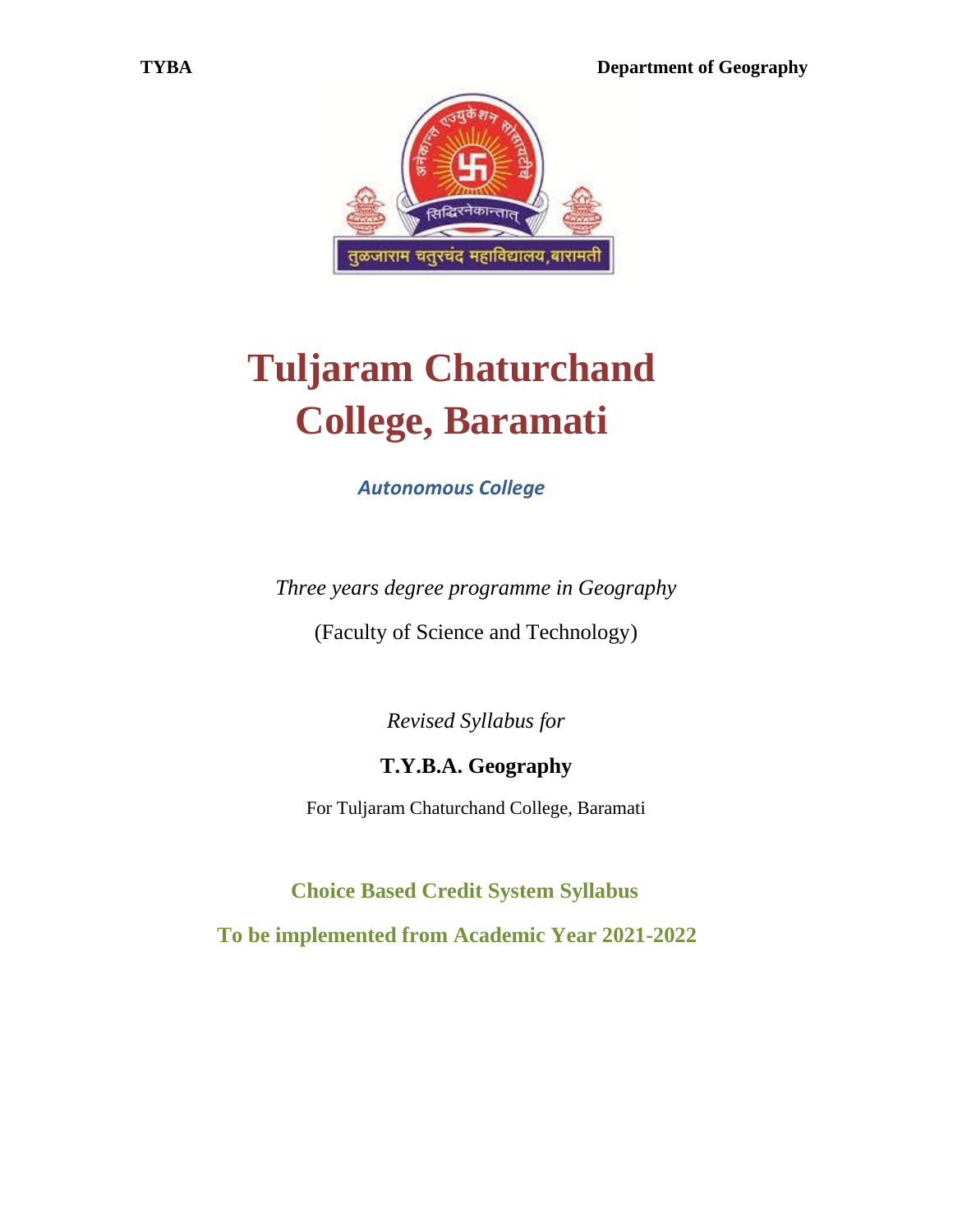|  | <b>Choice Based Credit System Syllabus</b> |  |
|--|--------------------------------------------|--|
|--|--------------------------------------------|--|

| Semester                                                                                                                                                                                                      | Code No. | Paper Title                                  |
|---------------------------------------------------------------------------------------------------------------------------------------------------------------------------------------------------------------|----------|----------------------------------------------|
| V                                                                                                                                                                                                             | GEO 3501 | Geography of Tourism-I                       |
|                                                                                                                                                                                                               | GEO 3502 | Physical Geography of India                  |
|                                                                                                                                                                                                               | GEO 3503 | Practical in Map Reading and Map Preparation |
| VI                                                                                                                                                                                                            | GEO 3601 | Geography of Tourism-II                      |
|                                                                                                                                                                                                               | GEO 3602 | Human Geography of India                     |
|                                                                                                                                                                                                               | GEO 3603 | <b>Practical in Statistical Techniques</b>   |
| $\bullet$<br>$\lambda$ is a set of $\lambda$ is the set of $\lambda$<br>$\begin{array}{c} \n\textbf{A} \textbf{A} \textbf{A} & \textbf{A} \textbf{A} \textbf{A} \textbf{A} \n\end{array}$<br>п.<br>$\sqrt{2}$ |          |                                              |

**To be implemented from Academic Year 2021-2022**

**T. Y. B. A. GEOGRAPHY**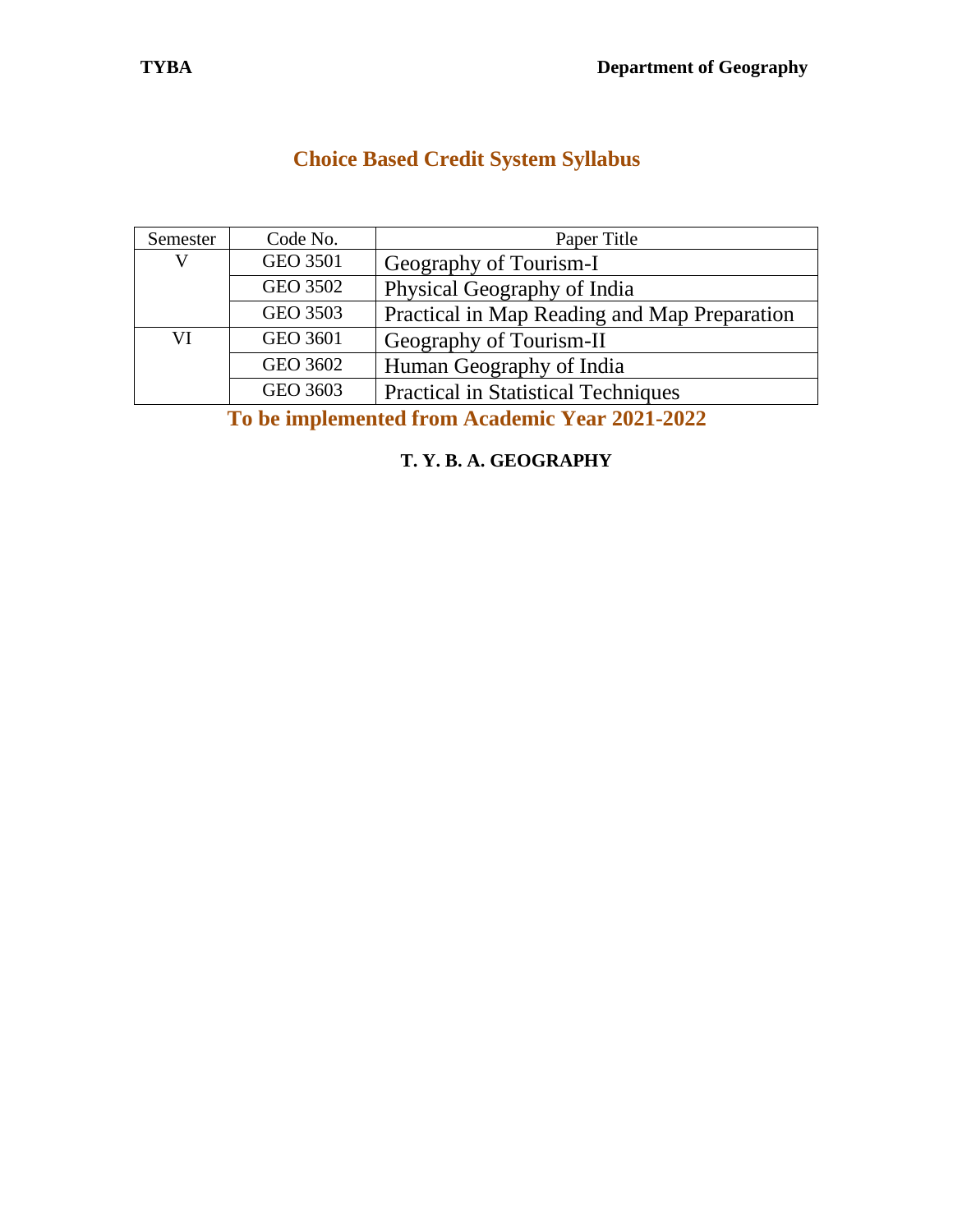# T.Y.B.A. Geography (G3), Syllabus for Semester V

# **Subject:** Tourism Geography-I

### **Subject Code:** GEO: 3501 **No. of Credits:** 03

#### **Learning Objectives:**

- 1. To introduce the fundamentals of tourism.
- 2. To learn the basics of tourism services.
- 3. To learn the role of geographical factors in tourism.
- 4. To introduce various accommodation facilities at tourism places.

#### **Learning Outcomes:**

After the completion of the course, Students will be able to-

- 1. Students will understand basic concepts in tourism
- 2. Students will understand potentials of different tourist places.
- 3. Students will know relationship between tourism and geography.
- 4. Students will get acquainted with accommodation.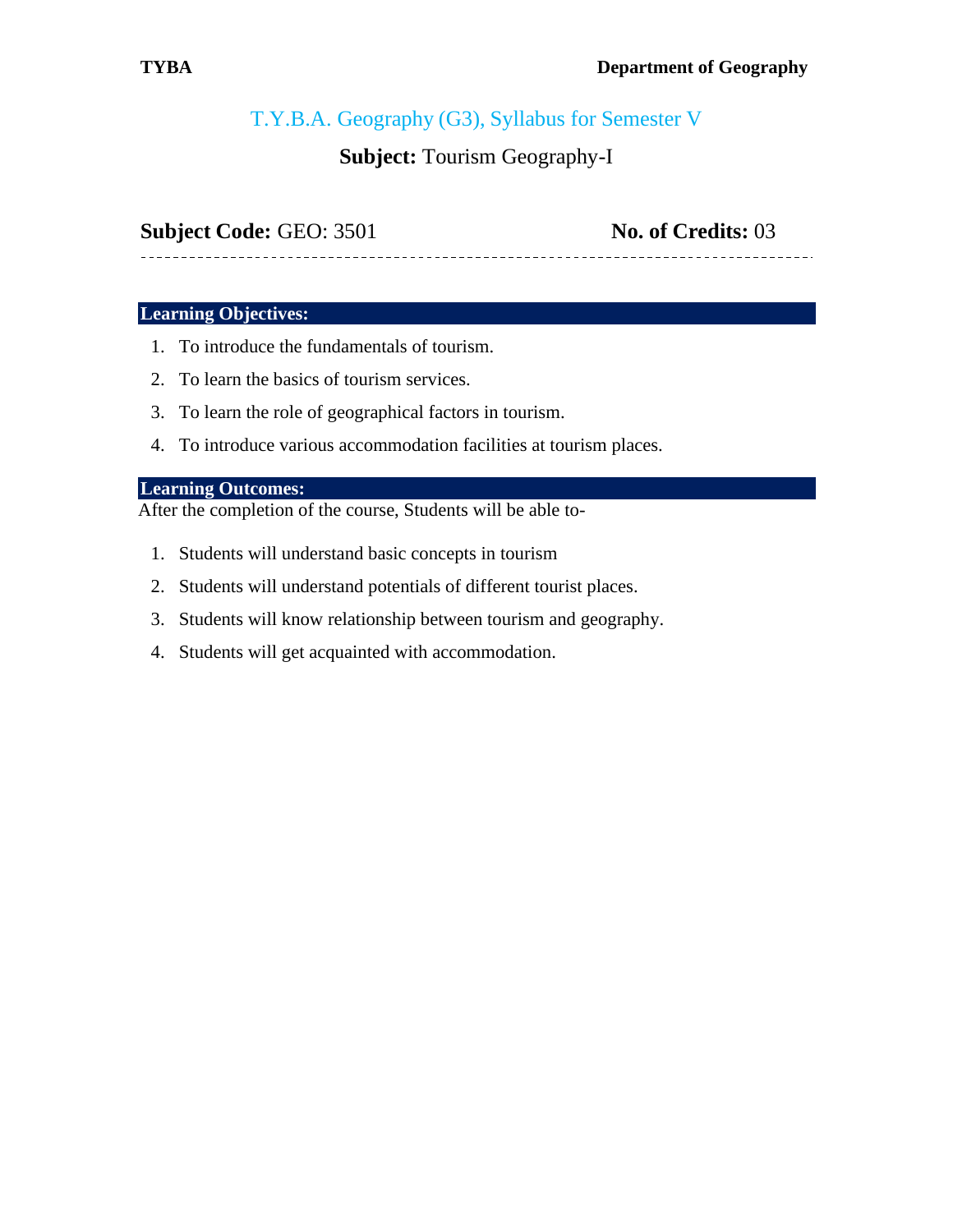|                                        | Unit – 1: Introduction to Tourism Geography                       | <b>Lectures</b> |
|----------------------------------------|-------------------------------------------------------------------|-----------------|
|                                        | 1.1 Tourism: Meaning, nature and Characteristics                  | 12              |
| 1.2 Definition of Tourists and Tourism |                                                                   |                 |
|                                        | 1.3 Approaches to the study of Tourism                            |                 |
| i.                                     | Uniqueness                                                        |                 |
| ii.                                    | Diversity                                                         |                 |
| iii.                                   | Recreational                                                      |                 |
| iv.                                    | Dynamic                                                           |                 |
| V.                                     | Interdisciplinary                                                 |                 |
| vi.                                    | Non-Productive                                                    |                 |
| vii.                                   | Seasonal                                                          |                 |
|                                        | 1.4 Tourism as a Basic Need of Mankind                            |                 |
|                                        | 1.5 Introduction to tourism as an industry                        |                 |
|                                        | 1.6 Relation between Geography and Tourism                        |                 |
|                                        | 1.7 Importance of Tourism                                         |                 |
|                                        | Unit – 2: Classification of Tourism and Tourist                   | 12              |
|                                        | 2.1 Classification of Tourism                                     |                 |
| i.                                     | Geo-Tourism                                                       |                 |
| ii.                                    | Agro-Tourism                                                      |                 |
| iii.                                   | Heritage Tourism                                                  |                 |
| iv.                                    | <b>Adventure Tourism</b>                                          |                 |
| $V_{\bullet}$                          | Religious Tourism                                                 |                 |
| vi.                                    | <b>Health Tourism</b>                                             |                 |
| vii.                                   | <b>Sport Tourism</b>                                              |                 |
| viii.                                  | <b>Disaster Tourism</b><br>2.2 Classification of Tourist Based on |                 |
| i.                                     | Nationality                                                       |                 |
| ii.                                    | <b>Travel Time</b>                                                |                 |
| iii.                                   | <b>Travel Distance</b>                                            |                 |
| iv.                                    | Number of Tourists                                                |                 |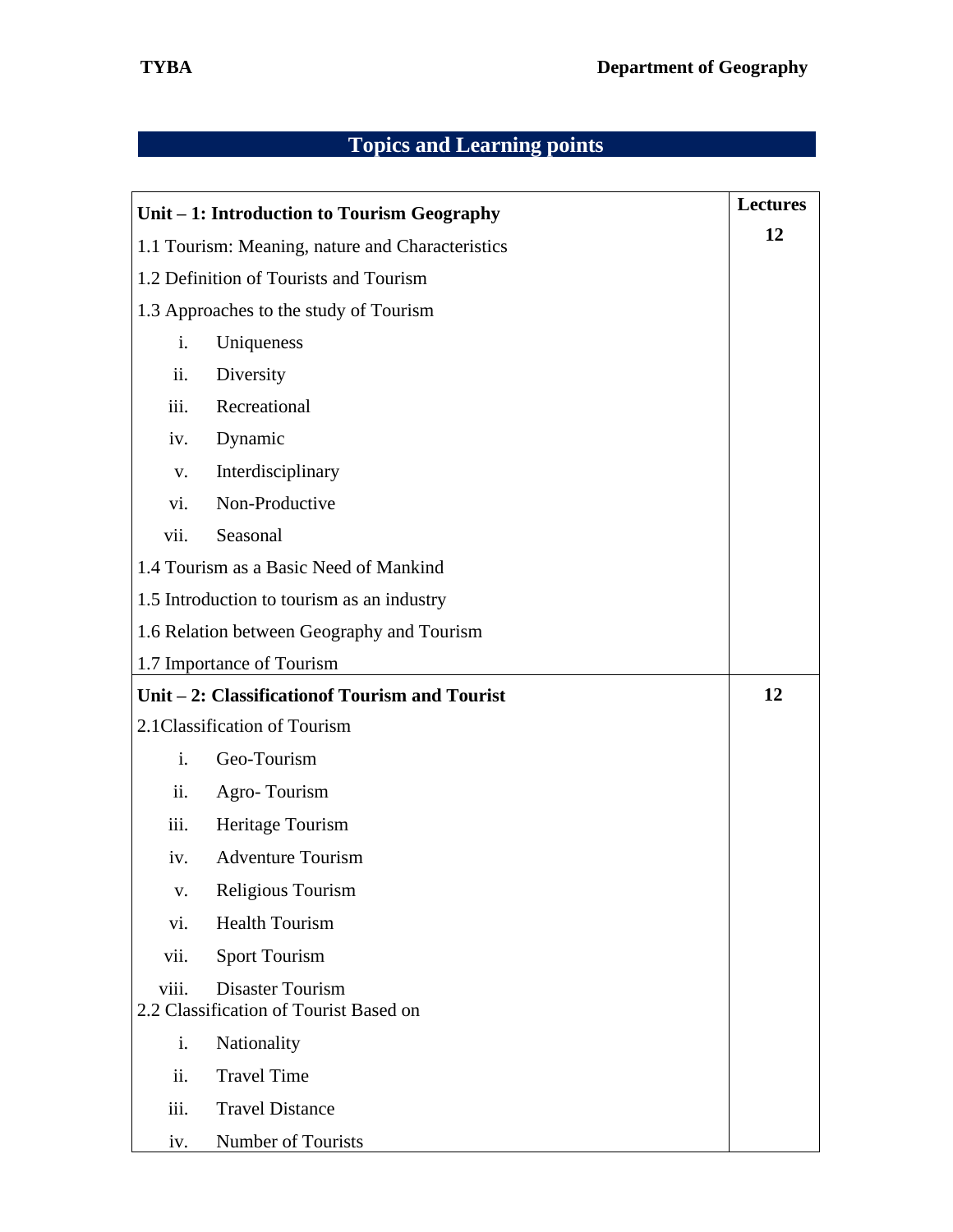| $\mathbf{V}$ .                                                                 | Purpose                                                     |    |
|--------------------------------------------------------------------------------|-------------------------------------------------------------|----|
| vi.                                                                            | Approach                                                    |    |
| Unit – 3: Transportation and Communication<br>3.1 Role of Transport in Tourism |                                                             | 12 |
| i.                                                                             | Road                                                        |    |
| ii.                                                                            | Rail                                                        |    |
| iii.                                                                           | Water                                                       |    |
| iv.                                                                            | Air                                                         |    |
| ${\bf V}$ .                                                                    | Space                                                       |    |
|                                                                                | 3.2 Support System in tourism industry                      |    |
| i.                                                                             | Guide                                                       |    |
| ii.                                                                            | Telephone/mobile/TV                                         |    |
| iii.                                                                           | Internet                                                    |    |
| iv.                                                                            | Electronic & Printing Media                                 |    |
| V.                                                                             | Travel & Tourist Agencies                                   |    |
|                                                                                | Unit - 4: Accommodation                                     | 12 |
|                                                                                | 4.1 Accommodation Types                                     |    |
| i.                                                                             | Private Hotels, motels, Inn, home stay                      |    |
| ii.                                                                            | Govt. accommodation- Tourist home, Guest House, Rest house, |    |
|                                                                                | Youth Hostel, Tents, Caravans and Bed & Breakfast           |    |
| iii.                                                                           | Rail Yatribhavan                                            |    |
| iv.                                                                            | House boats                                                 |    |
| V.                                                                             | Dharmashala                                                 |    |
| 4.2 Booking and Accommodation                                                  |                                                             |    |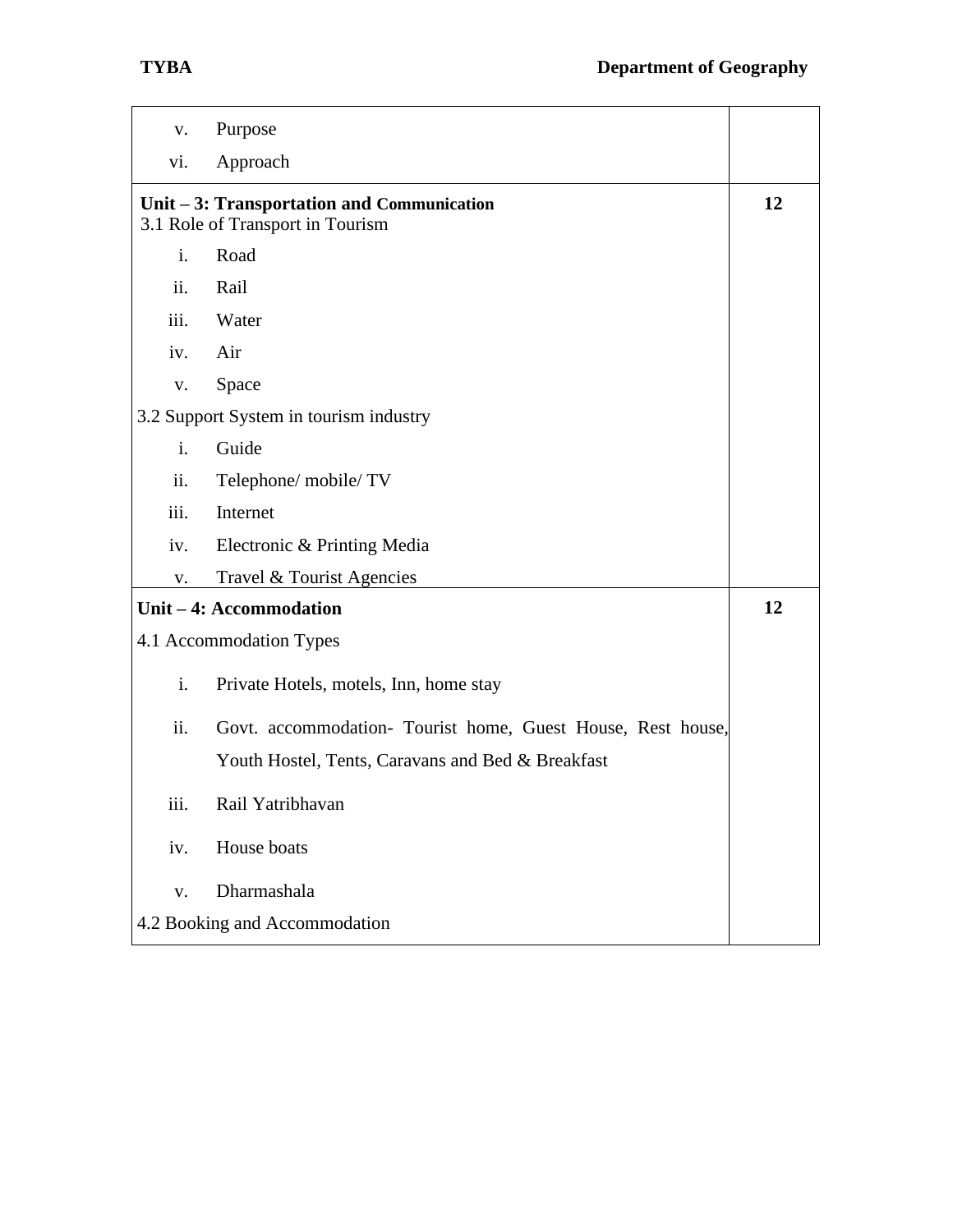#### **Reference Books & Websites:**

- 1. Robinson H.(1996): A Geography of Tourism
- 2. Bhatia A.K.,Sterling Publisher Ltd.,New Delhi :Tourism Development, Principles and **Practices**
- 3. S.N. Singh (1985): Geography of Tourism and Recreation
- 4. Douglas Pearce(1987) Tourism Today : A Geographical Analysis :
- 5. Mathiseson A. and Wall C, Logman,U.K :Tourism : Economic Physical and Social Impact :
- 6. Manoj Das India: A tourist Paradise
- 7. Maneet Kumar Tourism Today: An Indian Perspective
- 8. Hudman L.E. Geography of Travel and Tourism
- 9. Seth P.N (1985) Sterling Publisher Ltd., New Delhi Successful Tourism Management.
- 10. Smith S.L.J : Tourism Analysis.
- 11. Gupta V.K : Tourism of India
- 12. Kaul R.N,Sterline Publisher Ltd : Dynamics of Tourism
- 13. Shinde S.B, Phadke Prakashana Kolhapur 2: Geography of Tourism
- 14. Nagktode P.M., Prof. D.Pardhi. Vidya Prakashan Nagpur : Geography Tourism
- 15. Vitthal Gharpure., Pimplapure Publication Nagpur : Geography of Tourism.
- 16. Bhagwat A.V.., Medha Joshi .:Murlidhar Publication Pune :Geography of Tourism.
- 17. Dixit N.K,Vista International Publication Delhi: Tourism Geography.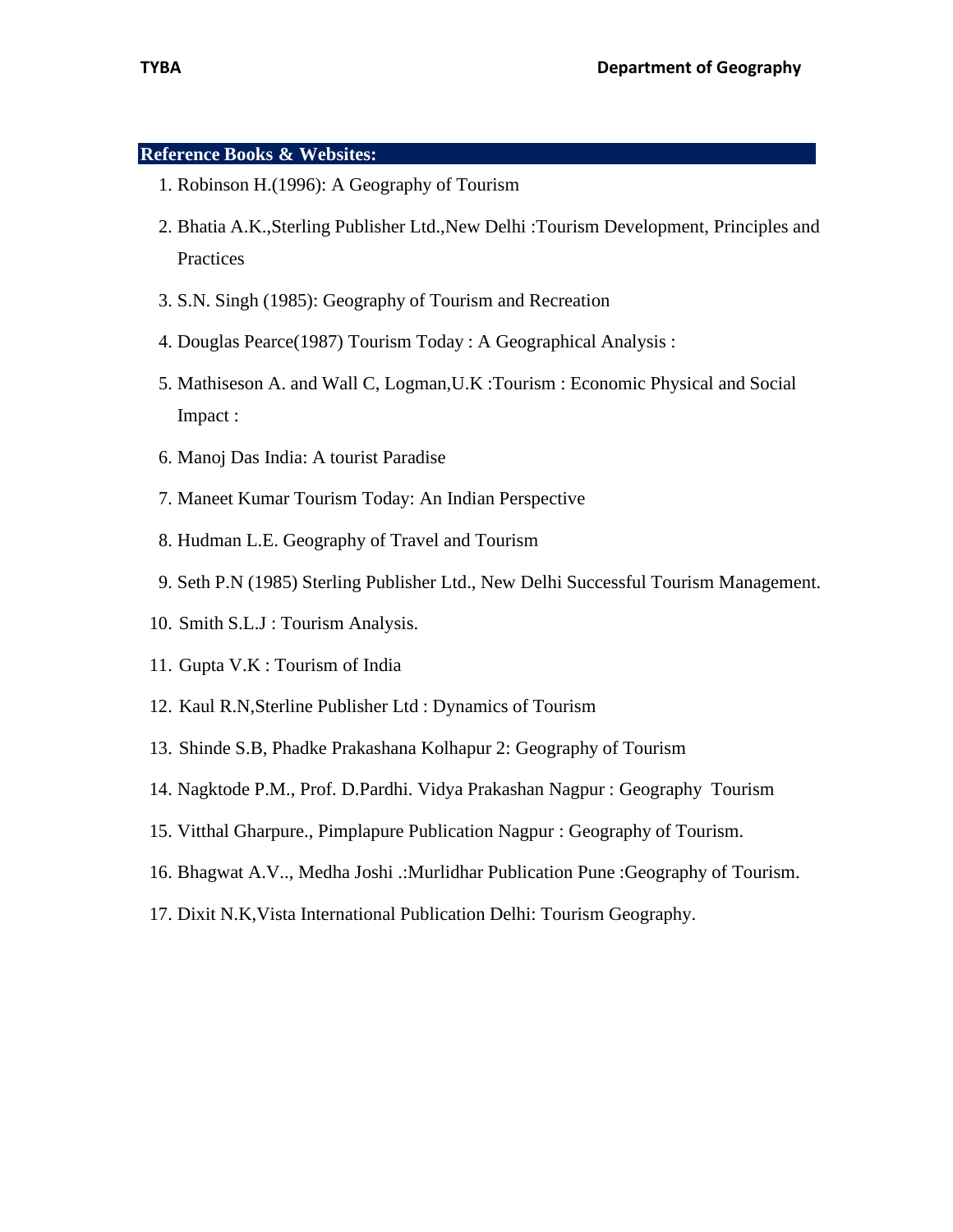# T.Y.B.A. Geography (S3), Syllabus for Semester V

# **Subject:** Physical Geography of India

**Subject Code:** GEO: 3502 **No. of Credits:** 03

------------------------------

#### **Learning Objectives:**

- 1. To get an introduction to the main regions of the India in terms of both their uniqueness and similarities.
- 2. To understand climatic characteristics of India.
- 3. To know the various drainage system of India.
- 4. To enhance the knowledge about soil and natural vegetation in India.

#### **Learning Outcomes:**

After the completion of the course, Students will be able to-

- 1. Identify and explain the Indian Geographical Environment.
- 2. Evaluate the impacts on natural environments of India.
- 3. Understand difference between Himalayan and peninsular drainage system.
- 4. Know the impact of climate on types of soil.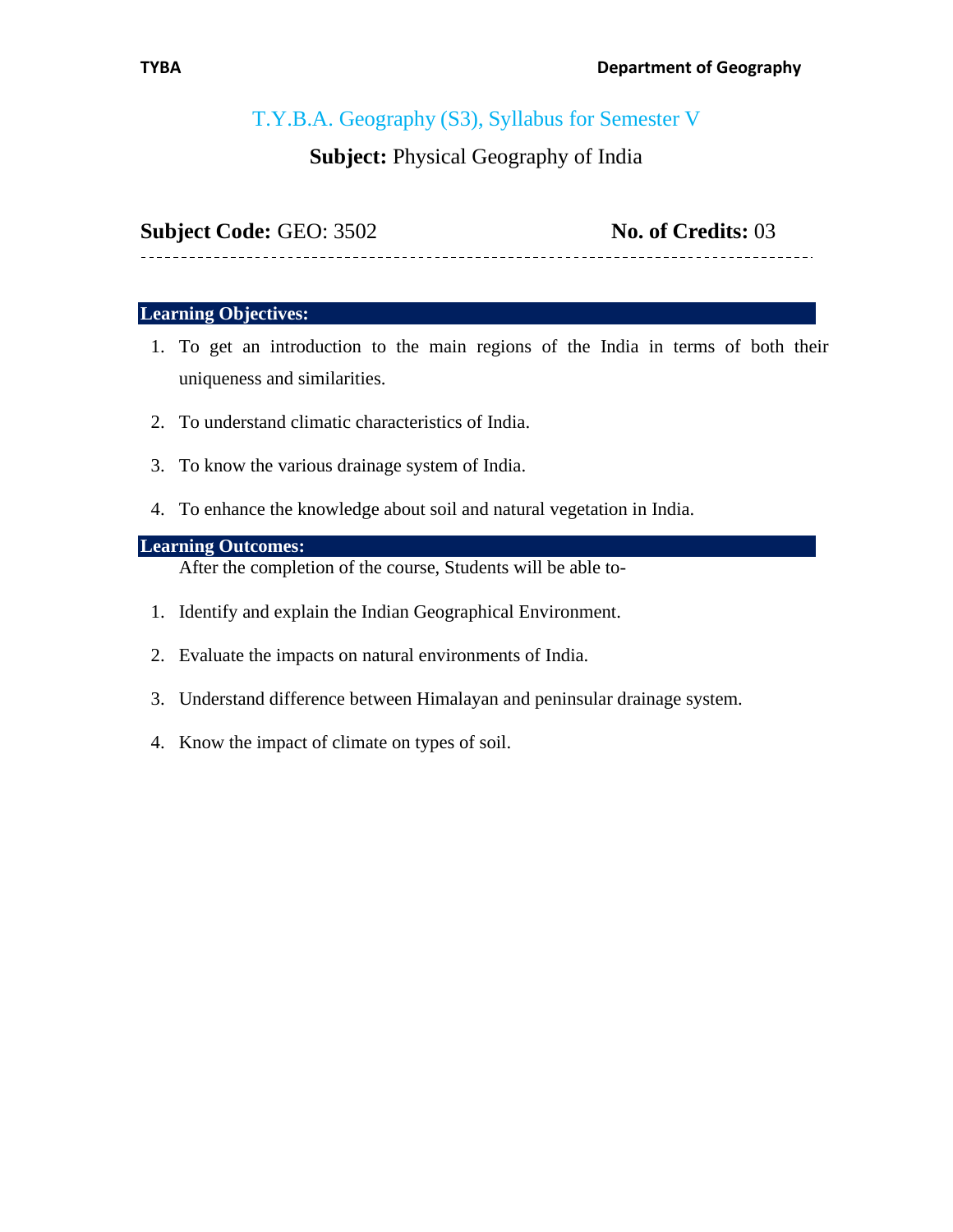| Unit – 1: Location and Physiography |                                                                               | <b>Lectures</b> |
|-------------------------------------|-------------------------------------------------------------------------------|-----------------|
|                                     | 1.1 Location and extent of India                                              | 12              |
| $\mathbf{i}$ .                      | <b>Absolute and Relative</b>                                                  |                 |
| ii.                                 | Latitudinal and Longitudinal extent                                           |                 |
|                                     | 1.2 India and neighboring countries                                           |                 |
|                                     | 1.3 Physiographic divisions of India and their characteristics and importance |                 |
| $\mathbf{i}$ .                      | The Northern Mountain                                                         |                 |
| ii.                                 | The Northern Plains                                                           |                 |
| iii.                                | The Peninsular Plateau                                                        |                 |
| iv.                                 | The Coastal Plains                                                            |                 |
| V.                                  | The Islands                                                                   |                 |
| Unit $-2$ : Climate                 |                                                                               | 12              |
|                                     | 2.1 Main seasons and associated weather conditions                            |                 |
| $\mathbf{i}$ .                      | The winter                                                                    |                 |
| ii.                                 | The summer                                                                    |                 |
| iii.                                | The rainy/monsoon                                                             |                 |
| iv.                                 | The retreat of monsoon                                                        |                 |
|                                     | 2.2 Monsoon: Origin and Mechanism                                             |                 |
|                                     | 2.3 El- Nino and La- Nina                                                     |                 |
|                                     | i. Concept and mechanism                                                      |                 |
|                                     | ii. Impact on Indian monsoon                                                  |                 |
|                                     | Unit $-3$ : Drainage System                                                   | 12              |
|                                     | 3.1 Meaning, Definition and Concept of Drainage System                        |                 |
|                                     | 3.2 The Himalayan River System                                                |                 |
| i.                                  | East flowing rivers (Ganga, Brahmaputra)                                      |                 |
| ii.                                 | West flowing rivers (Indus)                                                   |                 |
| 3.3 The Peninsular River System     |                                                                               |                 |
| i.                                  | East flowing rivers (Godavari, Krishna and Mahanadi)                          |                 |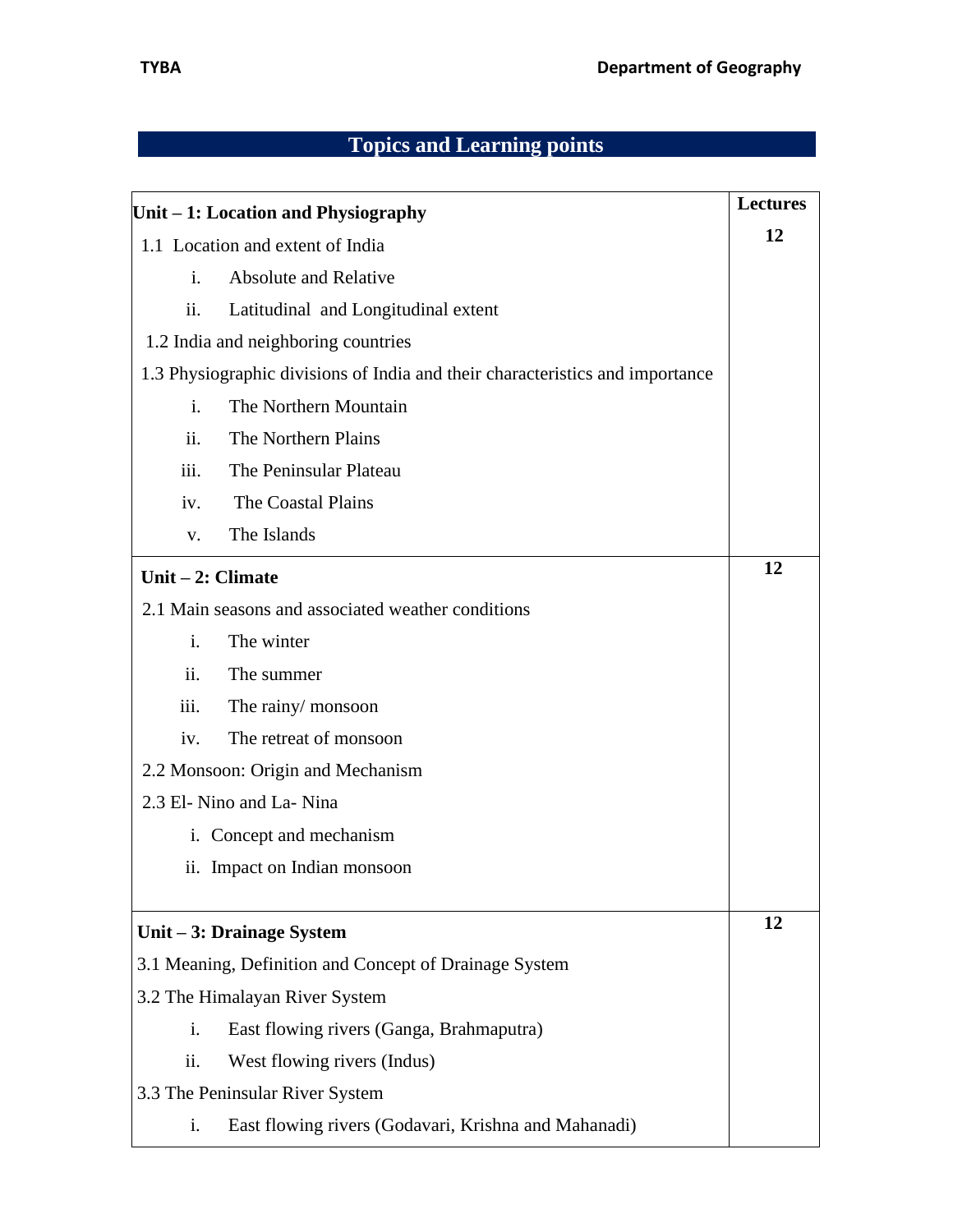| ii.                                | West flowing rivers (Narmada and Tapi)               |    |
|------------------------------------|------------------------------------------------------|----|
|                                    | Unit - 4: Soil and Natural Vegetation                | 12 |
|                                    | 4.1 Types of soil and Its distribution               |    |
| $\mathbf{i}$ .                     | <b>Alluvial Soil</b>                                 |    |
| ii.                                | <b>Black Soil</b>                                    |    |
| iii.                               | Red Soil                                             |    |
| iv.                                | Lateritic Soil                                       |    |
| $V_{\bullet}$                      | Forest and Mountain Soil                             |    |
| vi.                                | Saline and Alkaline Soil                             |    |
| vii.                               | Peaty and Marshy Soil                                |    |
|                                    | 4.2 Soil Degradation and Conservation                |    |
|                                    | 4.3 Types of Natural Vegetation and the distribution |    |
| i.                                 | <b>Moist Tropical Forest</b>                         |    |
| ii.                                | <b>Dry Tropical Forest</b>                           |    |
| iii.                               | Mountain Sub-Tropical Forest                         |    |
| iv.                                | Alpine Forest                                        |    |
| 4.4 Deforestation and Conservation |                                                      |    |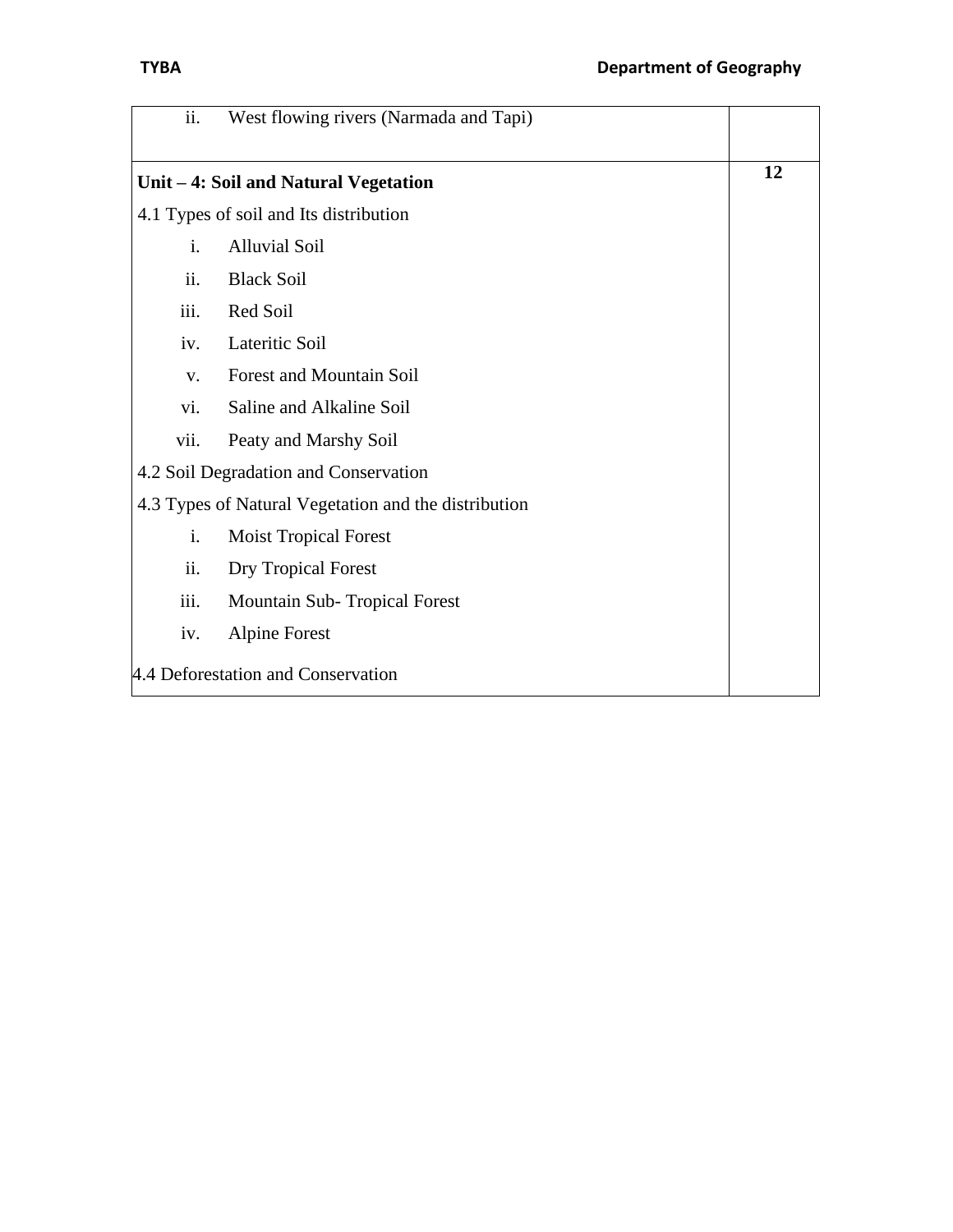#### **Reference Books:**

- 1. Khullar R. D. (2007): India- A Compressive Geography, Kalayani Publisher.
- 2. Aher A.B, Chaodhari A. P & Chaodhari Archna. Regional Geography of India Prashant Publication Jalgaon 2015.
- 3. Khullar, D. R. (2006): India. A Comprehensive Geography. Kalyani Publishers., New Delhi.
- 4. Krishnan, M. S. (1968): Geology of India and Burma. 4th edition. Higgin Bothams Private. Ltd., Madras
- 5. Nag, P. and Gupta S. S. (1992): Geography of India. Concept Publishing. Company, New Delhi.
- 6. Singh, R. L. (ed.) (1971): India. A Regional Geography. National Geographical Society of India, Varanasi.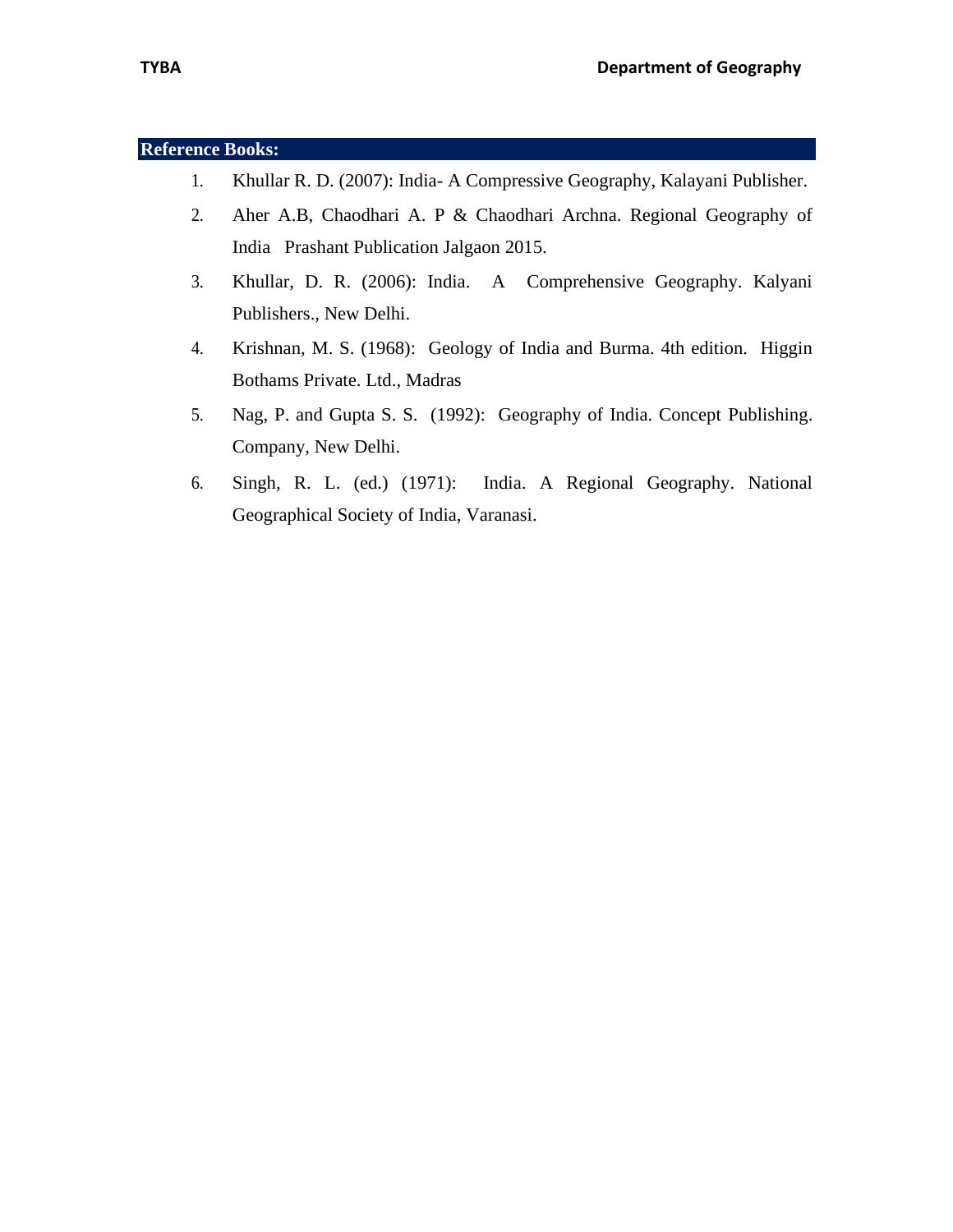# **T.Y.B.A. Geography (S4), Syllabus for Semester V**

**Subject:** Practical in Map Reading and Map Preparation

### **Subject Code: GEO: 3503 No. of Credits: 04**

--------------------------------------------------------------------------------------------

**Workload:** Six periods per week per batch consisting of 12 students; however the last batch needs to have more than six students.

Examination for the course will be conducted at the end of the semester.

#### **Learning Objectives: ……………………………………………………………………..**

- 1. To Introduce SOI toposheets and Indian Daily Weather Report.
- 2. To develop the skills of toposheet and weather map reading/interpretation.
- 3. To introduce basic skills of map making using advance technology.
- 4. To introduce Google Earth and Google Maps
- 5. The goal to enhance the students learning experience with field visits and digital techniques.
- 6. The overall aim of the course is to provide an introduction to map reading.

#### **Learning Outcomes: ……………………………………………………………………..**

On completion of this course, the student will be able to:

- 1. Gain understanding of basic concepts of map making using ArcGIS techniques.
- 2. Become familiar with the reading of SOI toposheets and IMD weather maps.
- 3. Gain practical experience and awareness of some skills of map preparation and reading.
- 4. Identify different physical and manmade features on the toposheets.
- 5. Attain solid grounding to enable self-learning of additional techniques of map interpretation and making map beyond those taught in the course.
- 6. Use effectively Google Earth and Google Maps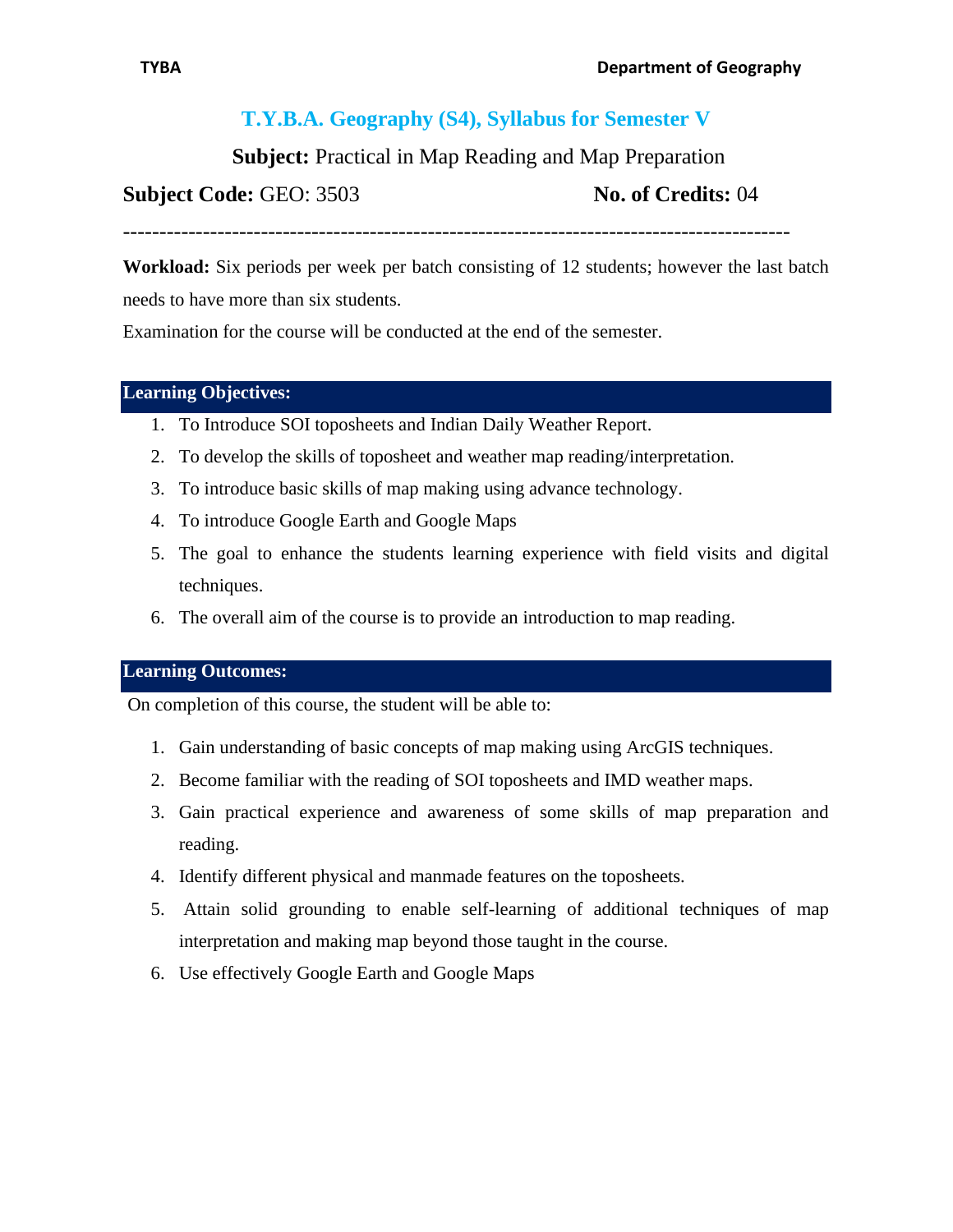| Unit – 1: Introduction to Toposheets                                      |    |
|---------------------------------------------------------------------------|----|
|                                                                           | 12 |
| 1.1 Introduction to Survey of India (SOI) toposheets                      |    |
| 1.2 Marginal Information, Conventional signs and symbols                  |    |
| 1.3 Types of toposheet/Indexing of toposheets                             |    |
| i. 1: 1000000/Million sheet                                               |    |
| ii. 1:250000/Degree sheet/Quarter inch sheet                              |    |
| iii. 1:100000/Half inch sheet                                             |    |
| iv. 1:50000/One inch sheet                                                |    |
| Unit $-2$ : Methods of Relief Representation & Profiles                   | 12 |
| 2.1 Quantitative methods of relief representation                         |    |
| i. Regional: Contours, Form lines,                                        |    |
| ii. Locational: Bench Marks, Spot Height,                                 |    |
| Triangulation Mark, Relative Height (r)                                   |    |
| 2.2 Representation of slopes by contours                                  |    |
| i. Concave and Convex Slope,                                              |    |
| ii. Steep and Gentle Slope                                                |    |
| iii. Uniform and Non-uniform Slope                                        |    |
| 2.3 Representation of landforms by contours                               |    |
| i. Hill, Spur, Plateau, Ridge, Pass, Cliff & Waterfall                    |    |
| 2.4. Profiles                                                             |    |
| i. Cross profile of any region from toposheet                             |    |
| ii. Longitudinal profile of a river or road from toposheet                |    |
| Unit – 3: SOI Toposheet Reading and Interpretation                        | 12 |
| Reading of at least two toposheet one each for Plain or Plateau<br>3.1    |    |
| and Mountainous Region                                                    |    |
| 3.2 One day field Excursion for orientation of toposheet, observation and |    |
| identification of geographical features and preparation of a brief report |    |
| Unit $-4$ : Weather Map Reading and Interpretation                        | 12 |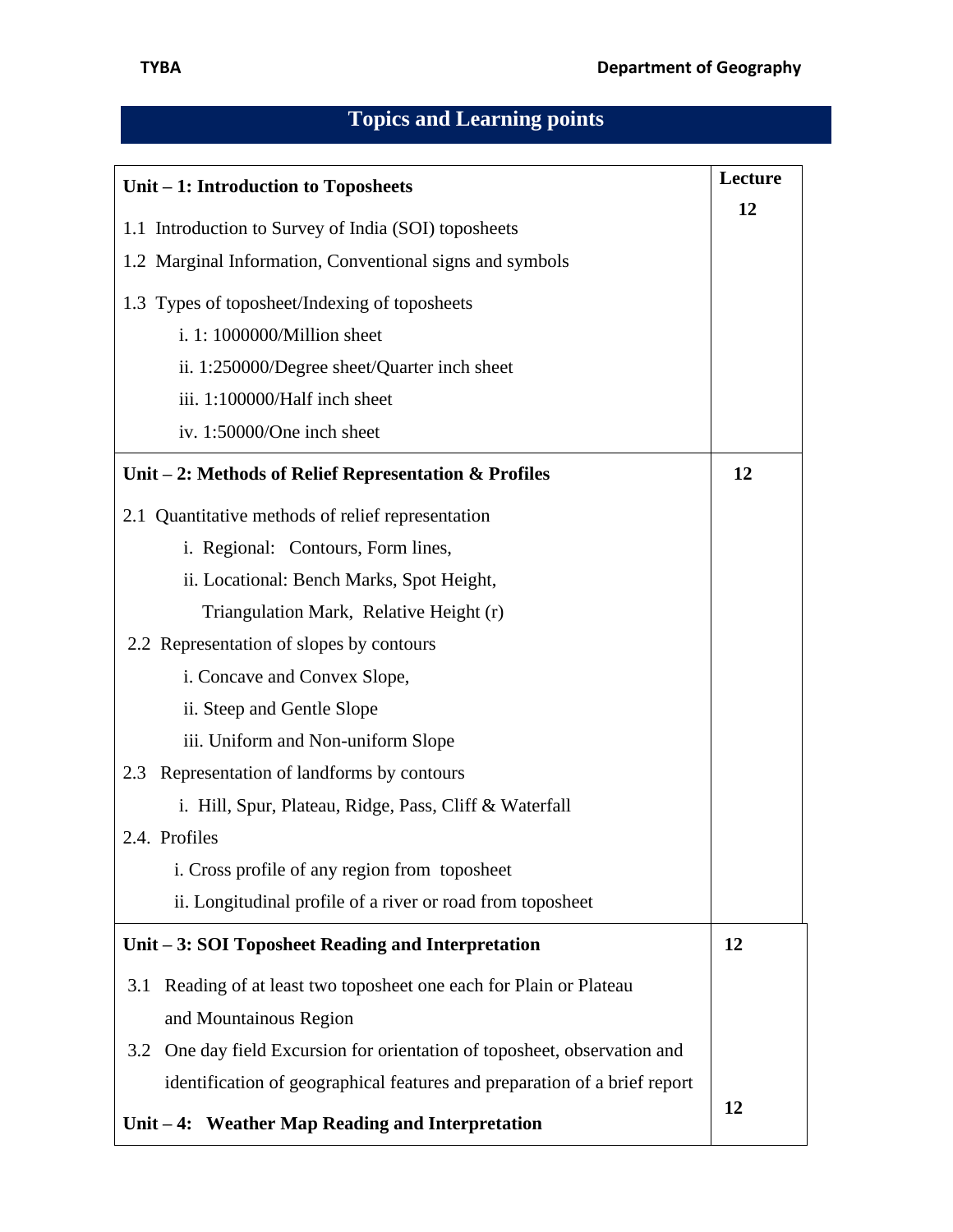| 1.1 Introduction to Indian Daily Weather Report of India Meteorological |    |
|-------------------------------------------------------------------------|----|
| Department (IMD)                                                        |    |
| Symbols in Indian Daily Weather Report<br>1.2                           |    |
| Isobaric patterns: Cyclone and Anticyclone<br>1.3                       |    |
| 1.4 Reading of weather map of any two seasons.                          |    |
| 1.5 One day visit to nearby weather station of IMD                      |    |
|                                                                         |    |
| Unit – 5: Preparation of Thematic Map using GIS Softwares               | 12 |
| 1.1 Introduction to Geographical Information System (GIS)               |    |
| i. Definition of GIS                                                    |    |
| ii. Components of GIS                                                   |    |
| iii. Applications of GIS                                                |    |
| 1.2 Preparation of Thematic map using Arc Map or QGIS Software          |    |
| i. Geo-referencing of Toposheet                                         |    |
| ii. Digitization of Point, Line & Polygon features                      |    |
| iii. Attribute data attachment                                          |    |
| iv. Creation of Layout and thematic map                                 |    |
| 1.3 Introduction to Google Earth and Google Maps                        |    |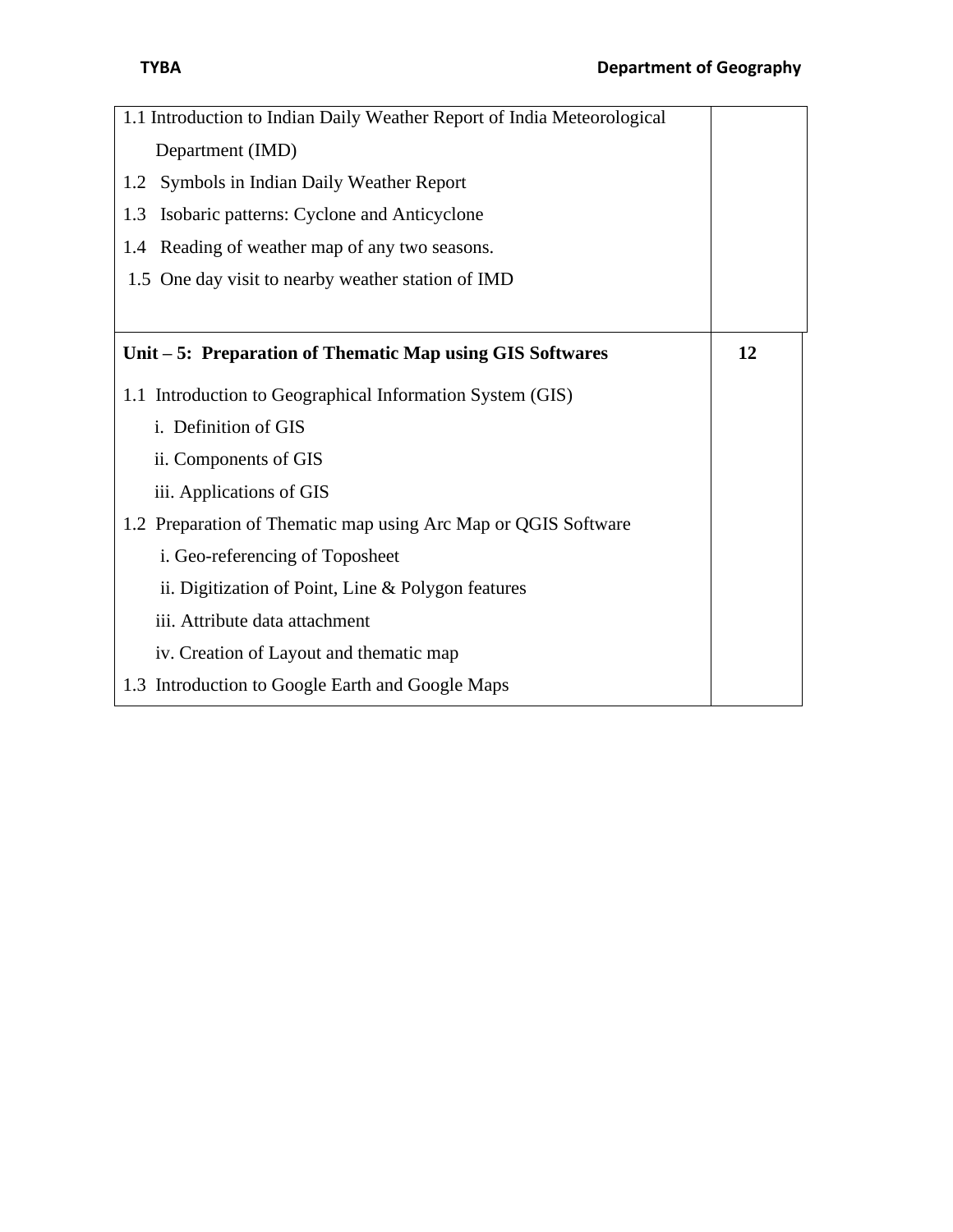### **Reference Books & Websites: …………………………………………………………..**

- 1. Singh Lehraj, (1973): Map Work and Practical Geography, Central Book Depot Allahabad
- 2. D. Y. Ahirrao and E. K. Karanjkhele, (2002): Pratyakshik Bhugol, Sudarshan Publication, Nashik
- 3. Arjun Kumbhare (1994), Practical Geography, Sumeru Publication, Mumbai.
- 4. Pijushkanti Saha & Partha Basu (2007): Advanced Practical Geography, Books and Allied (P) Ltd., Kolkata.
- 5. Heywood, I., Cornelius, S. and Carver, S. (2011) An Introduction to Geographical Information Systems. Prentice Hall, Fourth Edition.
- 6. <https://surveyofindia.gov.in/>
- 7. <https://mausam.imd.gov.in/>
- 8. <https://www.imdpune.gov.in/>
- 9. <https://www.esri.com/en-us/home>
- 10. <https://youtube.com/c/GeoDeltaLabs>
- 11. <https://www.google.com/earth/>
- 12. <https://www.google.com/maps>
- 13. <http://studymaterial.unipune.ac.in:8080/jspui/handle/123456789/201>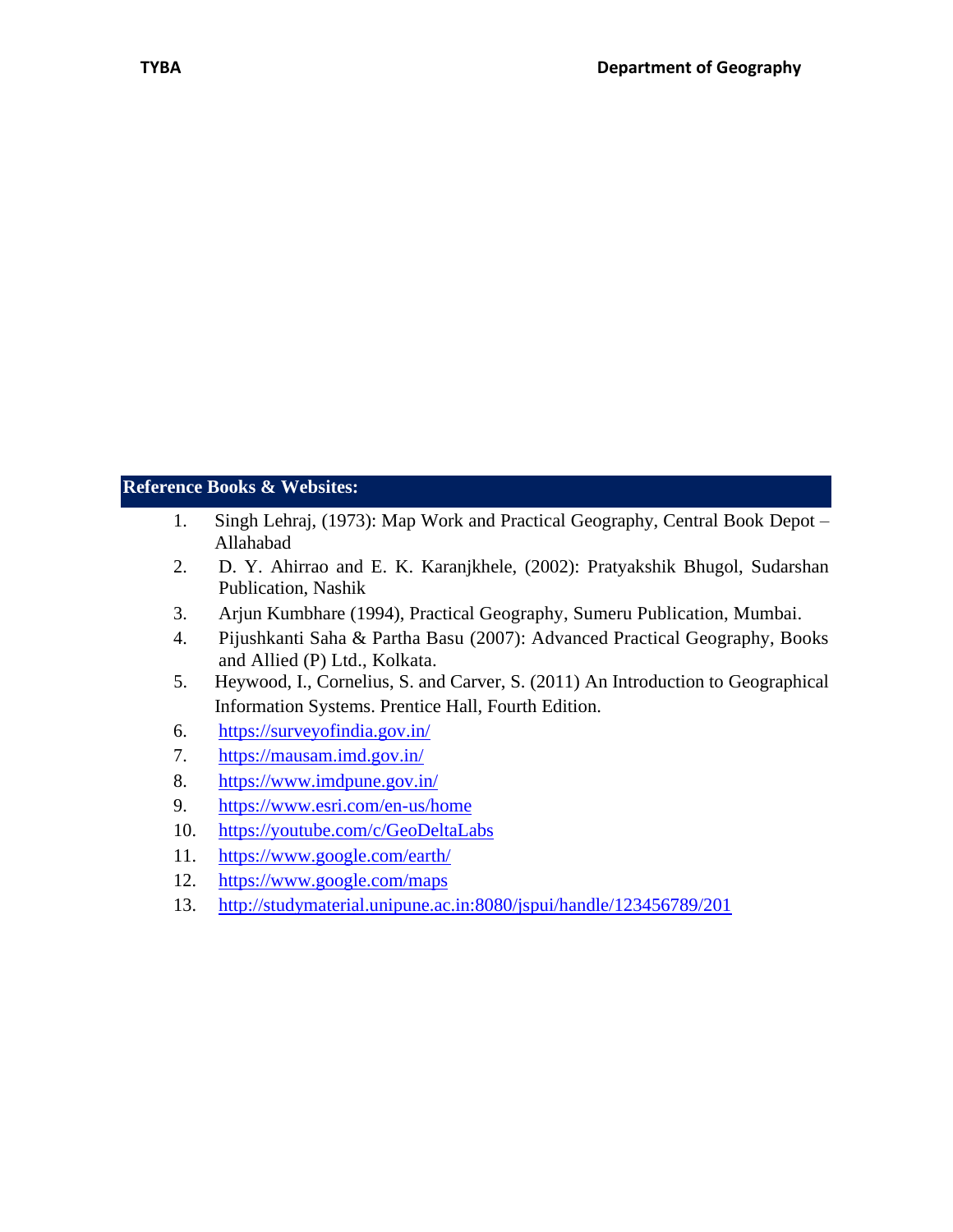### T.Y.B.A. Geography (G3), Syllabus for Semester VI

# **Subject:** Tourism Geography-II

| <b>Subject Code: GEO: 3601</b> |
|--------------------------------|
|--------------------------------|

**No. of Credits:** 03

**Learning Objectives:** 

- 1. To know the impacts of tourism.
- 2. To aware the students with the utility and application of Tourism
- 3. To understand Tour planning and Skill development.
- 4. To understand the impact of Physical and Human Environments on tourism.
- 5. To learn the tourism potentials in various continents.

### **Learning Outcomes:**

After the completion of the course, Students will be able to-

- 1. Students will understand various impacts of tourism.
- 2. Students will know various tourist places of the world
- 3. Students will able to plan tours.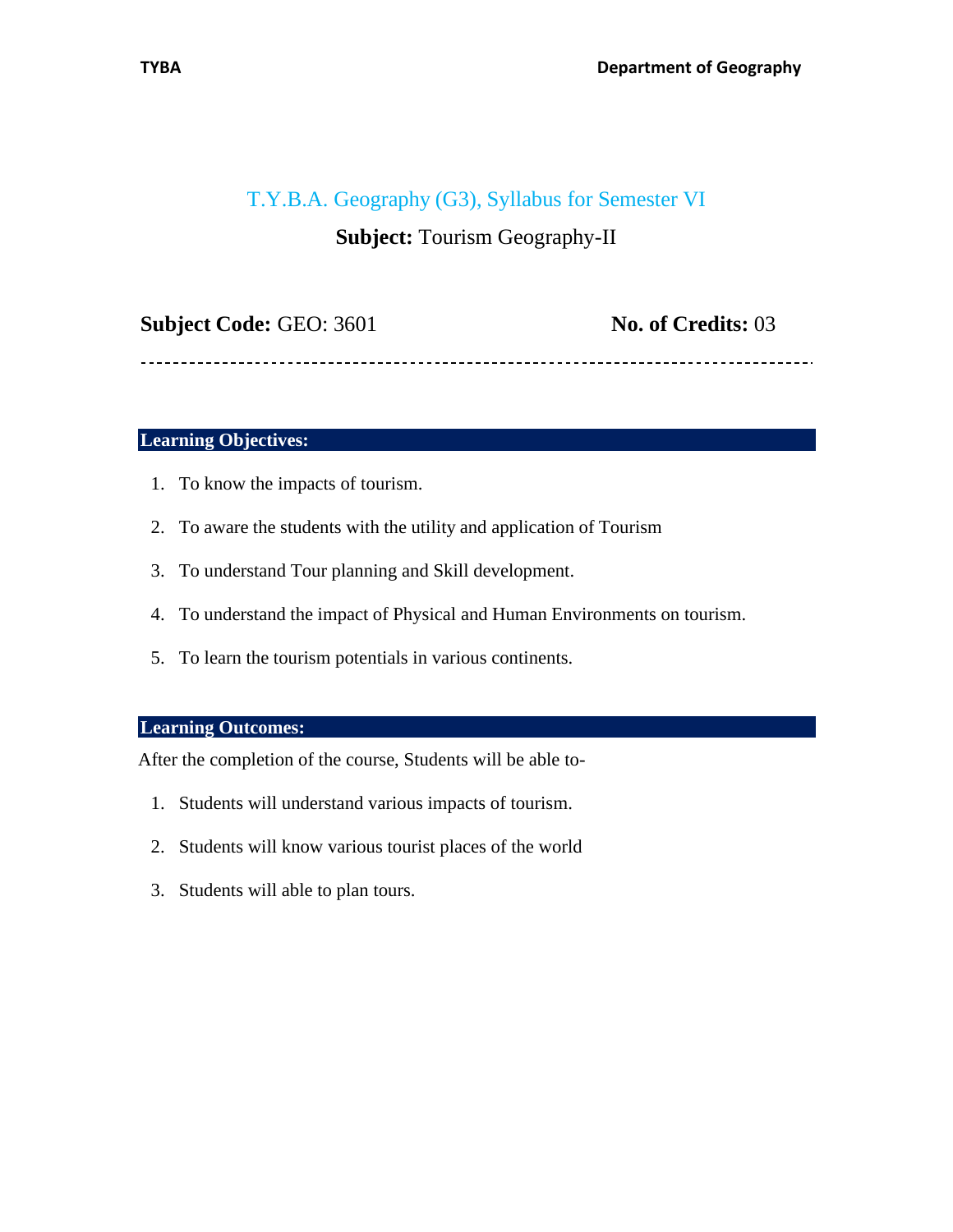|                          | Unit – 1: Impact of Tourism                                                                           | <b>Lectures</b> |
|--------------------------|-------------------------------------------------------------------------------------------------------|-----------------|
| 1.1 Environmental Impact |                                                                                                       | 12              |
| i.                       | <b>Land Degradation</b>                                                                               |                 |
| ii.                      | Pollution - Land, Water, Air                                                                          |                 |
| iii.                     | <b>Loss of Plants</b>                                                                                 |                 |
| iv.                      | Loss of Wild Animals and Birds                                                                        |                 |
|                          | 1.2 Economic Impacts                                                                                  |                 |
| i.                       | Tourism as an Economic Activity                                                                       |                 |
| ii.                      | <b>Effect on foreign Exchange</b>                                                                     |                 |
| iii.                     | <b>Employment</b> generation                                                                          |                 |
| iv.                      | <b>Increase of Land Values</b>                                                                        |                 |
| V.                       | <b>Increase of Trading Activity</b>                                                                   |                 |
| vi.                      | <b>Increase of Govt. Revenues</b>                                                                     |                 |
| vii.                     | Growth of infrastructure development                                                                  |                 |
|                          | 1.3 Social and Cultural Impact                                                                        |                 |
| i.                       | New colonialism                                                                                       |                 |
| ii.                      | Crime                                                                                                 |                 |
| iii.                     | Religion                                                                                              |                 |
| iv.                      | Language                                                                                              |                 |
| V.                       | Health                                                                                                |                 |
| vi.                      | <b>Traditional Arts</b>                                                                               |                 |
|                          | Unit $-2$ : Tourism potentials and Attraction<br>2.1 Continent wise tourism Potential and attractions | 12              |
|                          | 2.2 Tourism Potential and Attractions in India                                                        |                 |
| i.                       | Physical                                                                                              |                 |
| ii.                      | Cultural                                                                                              |                 |
| iii.                     | Historical                                                                                            |                 |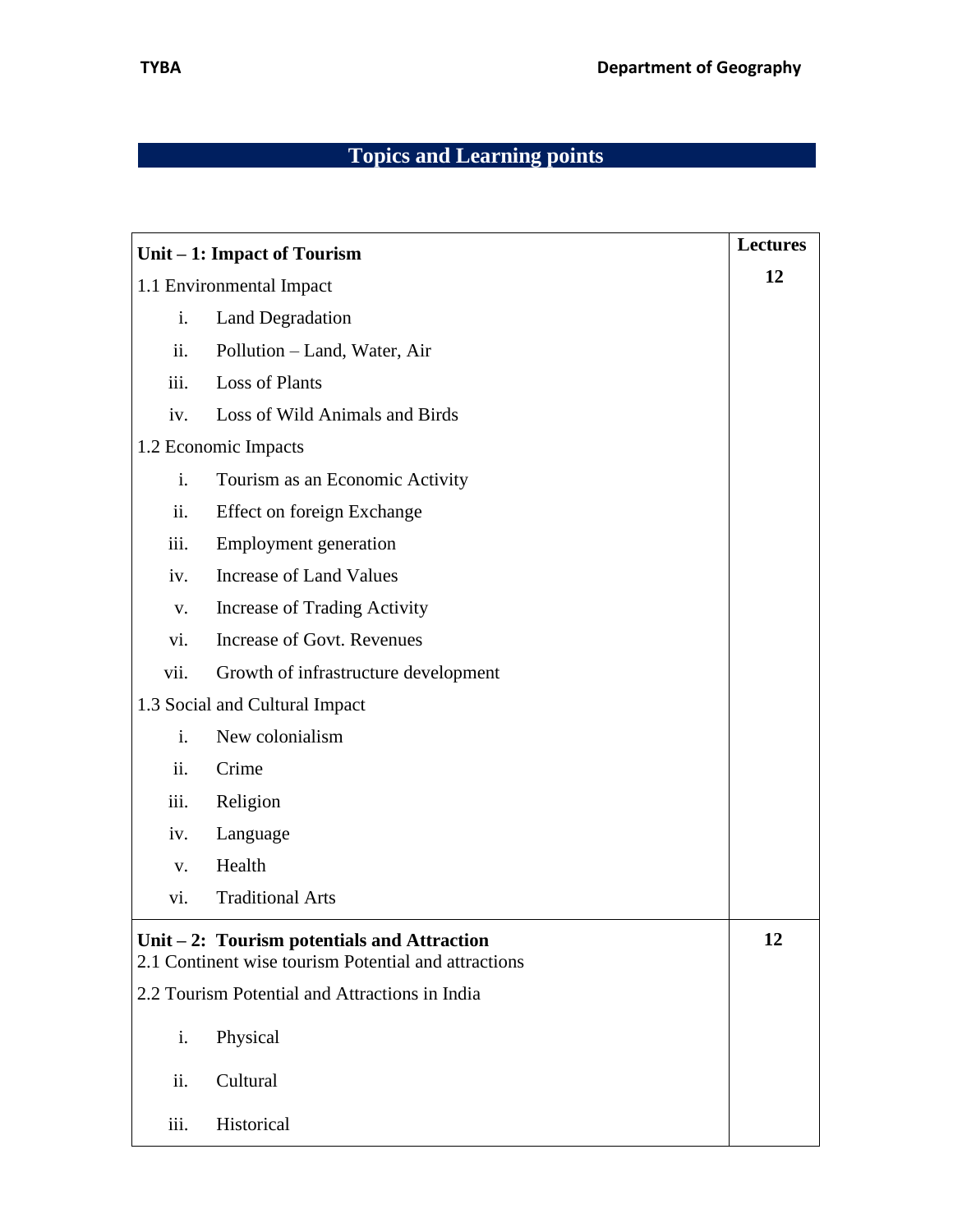| Religious<br>iv.                                                                                                 |    |
|------------------------------------------------------------------------------------------------------------------|----|
| 2.3 Impact of Environmental and Biological Disaster on Tourism                                                   |    |
| Unit – 3: Local Tourism<br>3.1 Concept and need of local tourism                                                 | 12 |
| 3.2 Introduction to local tourist places                                                                         |    |
| 3.3 Potential of local tourism and available infrastructure                                                      |    |
| 3.4 A case study of local tourism                                                                                |    |
| $\mathbf{i}$ .<br><b>Pune District</b>                                                                           |    |
| ii.<br>Baramati Tahsil                                                                                           |    |
| Unit-4: Tour planning and Skill development<br>4.1 Basic skills in Tour Planning                                 | 12 |
| $\mathbf{i}$ .<br>Communication                                                                                  |    |
| ii.<br>Time Management                                                                                           |    |
| iii.<br>Online booking                                                                                           |    |
| Net banking<br>iv.<br>4.2 Framing the tour plan (Itinerary)                                                      |    |
| <b>Destination and Route</b><br>$\mathbf{i}$ .                                                                   |    |
| Duration<br>ii.                                                                                                  |    |
| <b>Budget</b> (Costing)<br>iii.                                                                                  |    |
| Insurance<br>iv.<br>4.3 Promotion of tourism                                                                     |    |
| i.<br><b>Broachers</b>                                                                                           |    |
| ii.<br>Social media                                                                                              |    |
| iii.<br>Television                                                                                               |    |
| Newspaper and Magazines<br>iv.<br>4.4 International Tour Planning                                                |    |
| i.<br>Need, types and required documents for passport and visa                                                   |    |
| ii.<br>International Date Line, Time difference, GMT and Indian Standard<br>Time<br>4.5 Travel agencies in India |    |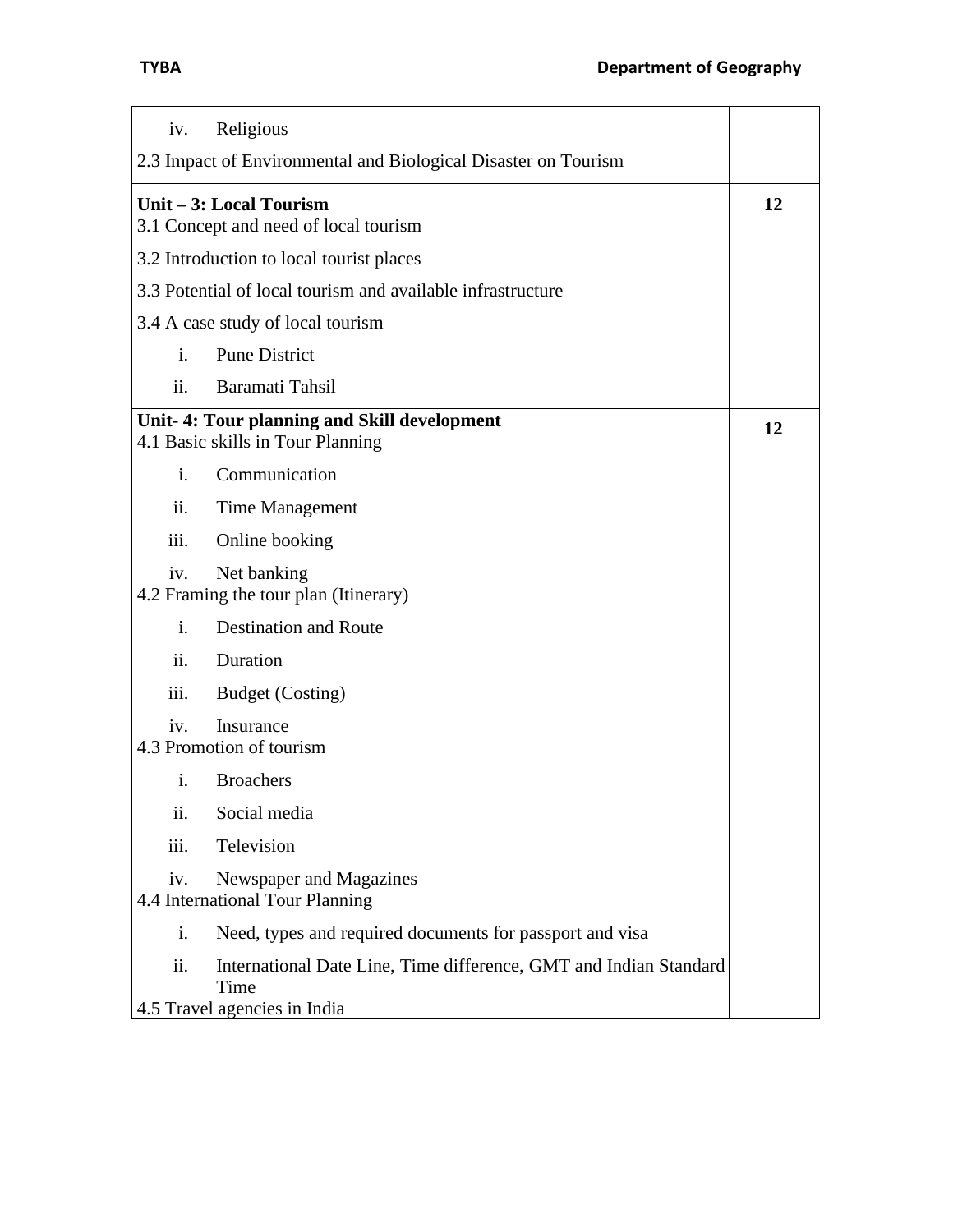#### **Reference Books & Websites:**

- 1. Robinson H.(1996): A Geography of Tourism
- 2. Bhatia A.K.,Sterling Publisher Ltd.,New Delhi :Tourism Development, Principles and Practices
- 3. S.N. Singh (1985): Geography of Tourism and Recreation
- 4. Douglas Pearce(1987) Tourism Today : A Geographical Analysis :
- 5. Mathiseson A. and Wall C, Logman,U.K :Tourism : Economic Physical and Social Impact :
- 6. Manoj Das India: A tourist Paradise
- 7. Maneet Kumar Tourism Today: An Indian Perspective
- 8. Hudman L.E. Geography of Travel and Tourism
- 9. Seth P.N (1985) Sterling Publisher Ltd., New Delhi Successful Tourism Management
- 10. Smith S.L.J : Tourism Analysis
- 11. Gupta V.K : Tourism of India
- 12. Kaul R.N,Sterline Publisher Ltd : Dynamics of Tourism
- 13. Shinde S.B, Phadke Prakashana Kolhapur 2: Geography of Tourism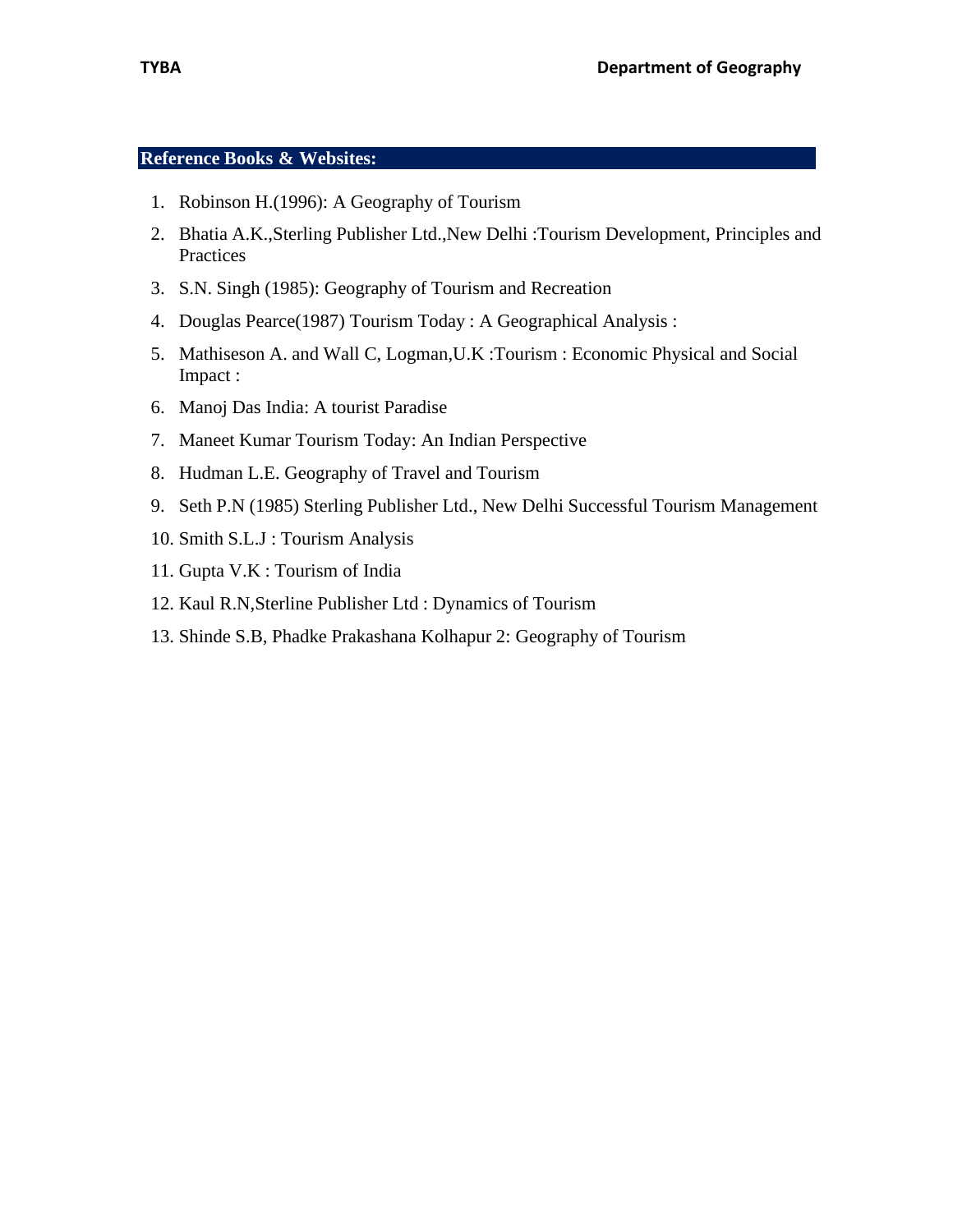# T.Y.B.A. Geography (S3), Syllabus for Semester VI

# **Subject:** Human Geography of India

# **Subject Code:** GEO: 3602 **No. of Credits:** 03

### **Learning Objectives:**

- 1. To introduce basic concepts in population studies
- 2. To understand population in terms of their spatial distribution pattern
- 3. To understand economic development, demographic and social change.
- 4. To introduce demographic, social and cultural attributes.

### **Learning Outcomes:**

After the completion of the course, Students will be able to-

- 1. Understand the Population distribution of India.
- 2. Demonstrate critical thinking in evaluating historical background for migration, Population and their distribution.
- 3. Understand impact of agriculture, Industries, Minerals on the Indian economy.
- 4. Analyze the human (migration, Population, Industries, Agriculture, Minerals) contexts of India in order to recommend policies aimed at social change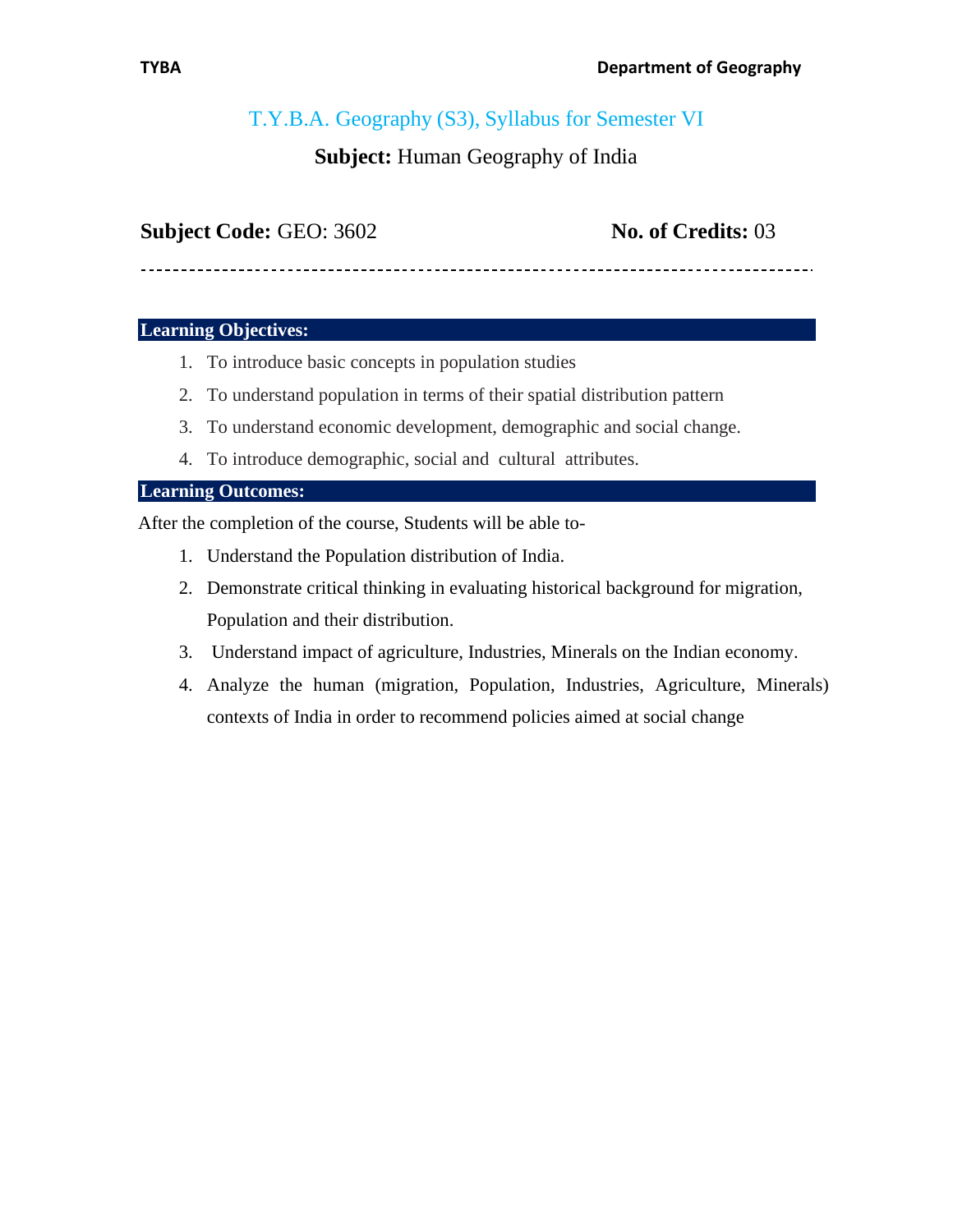| Unit $-1$ : Population                         | <b>Lectures</b> |
|------------------------------------------------|-----------------|
| 1.1 Sources of population data                 | 12              |
| 1.2 Population Growth and Distribution         |                 |
| 1.3 Population Dynamics                        |                 |
| i.<br>Fertility                                |                 |
| ii.<br>Mortality                               |                 |
| Migration<br>iii.                              |                 |
| 1.4 Population Composition and Characteristics |                 |
| i.<br>Age                                      |                 |
| ii.<br><b>Sex</b>                              |                 |
| iii.<br>Literacy                               |                 |
| Rural and Urban Composition<br>iv.             |                 |
| Occupational<br>$V_{\bullet}$                  |                 |
| Religious<br>vi.                               |                 |
| vii.<br>Linguistic                             |                 |
| Unit $-2$ : Settlement                         | 12              |
| 2.1 Types and Patterns of Rural Settlement     |                 |
| 2.2 Urban Development                          |                 |
| 2.3 Functional Classification of Indian Cities |                 |
| 2.4 Settlement hierarchy                       |                 |
| 2.5 Slums and Associated Problems              |                 |
| 2.6 Concept of Smart City                      |                 |
| 2.7 Problems of Urbanization and Remedies      |                 |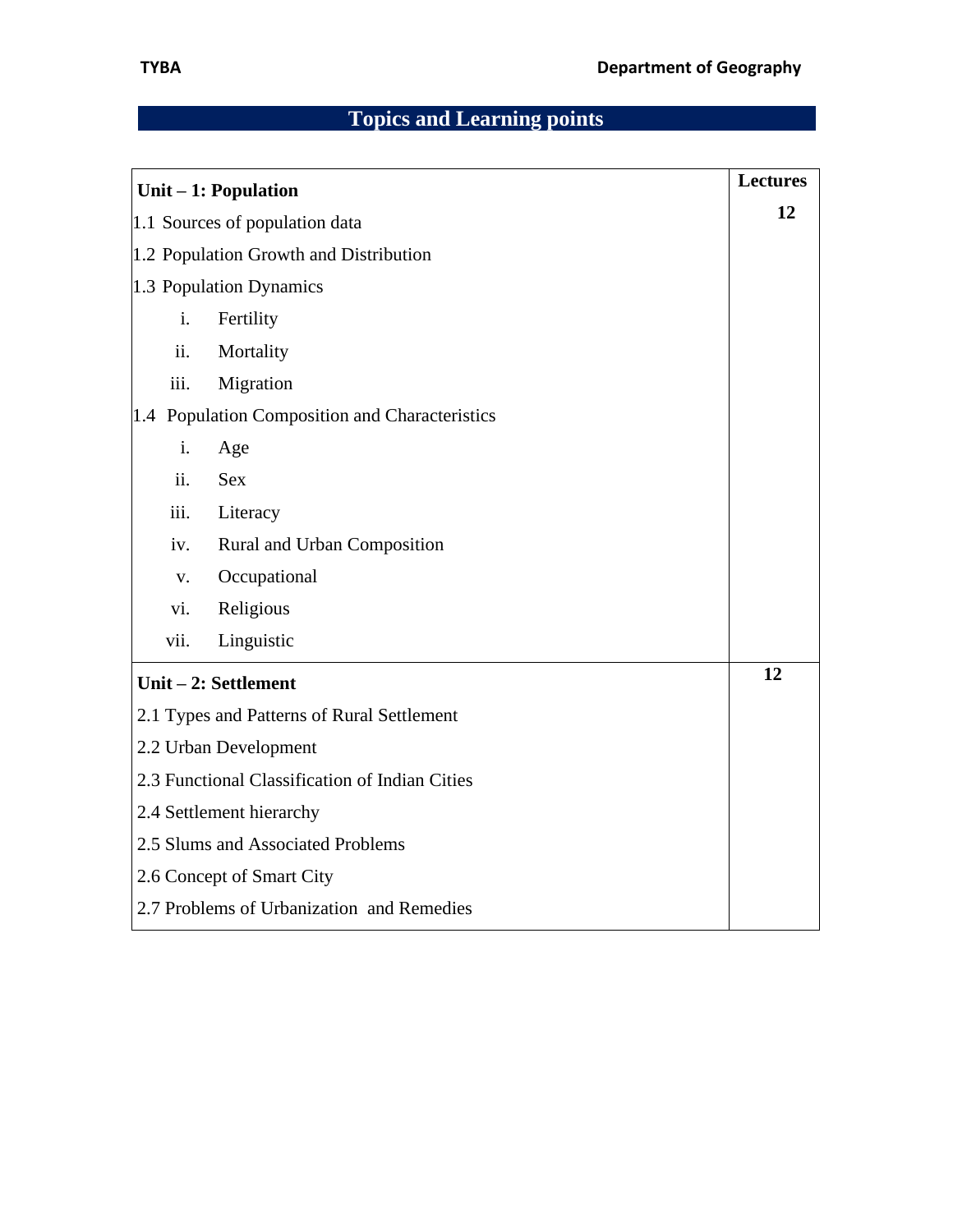| Unit $-3$ : Agriculture                                                   | 12 |
|---------------------------------------------------------------------------|----|
| 3.1 Significance of Agriculture in Indian Economy                         |    |
| 3.2 Major Crops: Rice, Wheat, Sugarcane and Cotton Green Revolution       |    |
| 3.3 White Revolution                                                      |    |
| 3.4 Blue Revolution                                                       |    |
| <b>3.5 Livestock Resources</b>                                            |    |
| 3.6 Tissue Culture & Horticulture                                         |    |
| 3.7 Important Government Schemes                                          |    |
| Unit - 4: Industries                                                      | 12 |
| 4.1 Importance of Industries in Indian Economy                            |    |
| 4.2 Agro Based Industries: Location, Factors, Distribution, Production    |    |
| <b>Cotton Industries</b><br>i.                                            |    |
| <b>Sugar Industries</b><br>ii.                                            |    |
| Jute Industries<br>iii.                                                   |    |
| 4.3 Mineral Based Industries: Location, Factors, Distribution, Production |    |
| Iron and Steel Industries<br>$\mathbf{i}$ .                               |    |
| <b>Aluminium Industries</b><br>ii.                                        |    |
| 4.4 Fertilizers Industries                                                |    |
| 4.5 Automobile Industries                                                 |    |
| 4.6 New Industrial Policies                                               |    |
| 4.7 Special Economic Zone                                                 |    |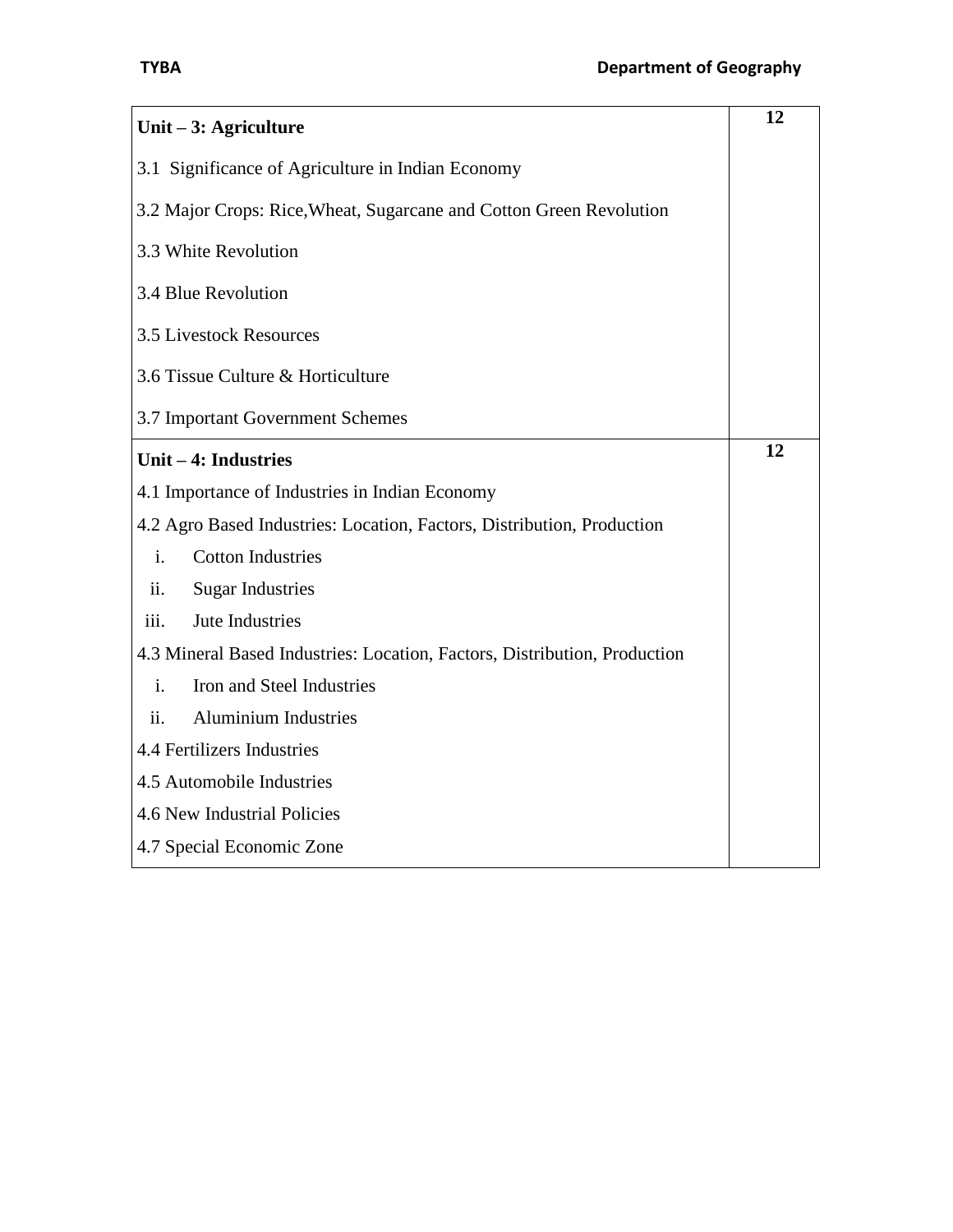#### **Reference Books & Websites:**

- 2. Bhende A. and Kanitkar T., 2000: Principles of Population Studies, Himalaya Publishing
- 3. Jones, H. R., 2000: Population Geography, 3rd ed. Paul Chapman, London.
- 4. Maurya S D (2009) Jansankya Bhugol, Sharda Putak Bhawan, Allahabad
- 5. Singh, R.L.(ed.): India: A Regional Geography. National Geogphical Society. India, Varanasi, 1971.
- 6. Patil S. G., Suryawanshi R. S., Pacharne S., Choudhar A. H. : Economic Geography, Atharav Prakashan, Pune. (2014) (Marathi).
- 7. Aher A. B. , Arekar R.: Commercial Geography, Atharav Prakashan, Pune. (2013) (Marathi).
- 8. Datt & Sunderm: Indian Economy (2014)
- 9. Dubey R. N. : Economic Geography Of India
- 10. Tirtha, Ranjit. : Geography of India, Rawat, Jaipur, 1996.
- 11. Pijushkanti Saha & Partha Basu (2007): Advanced Practical Geography,Books and Allied (P) Ltd., Kolkata.
- 12. Heywood, I., Cornelius, S. and Carver, S. (2011) An Introduction to Geographical Information Systems. Prentice Hall, Fourth Edition.
- 13. Majid H., (2013): Geography of India, Tata Mcgraw Hill Education (India) Private Limited, New Delhi.
- 14. <https://epgp.inflibnet.ac.in/>
- 15. <https://ndl.iitkgp.ac.in/>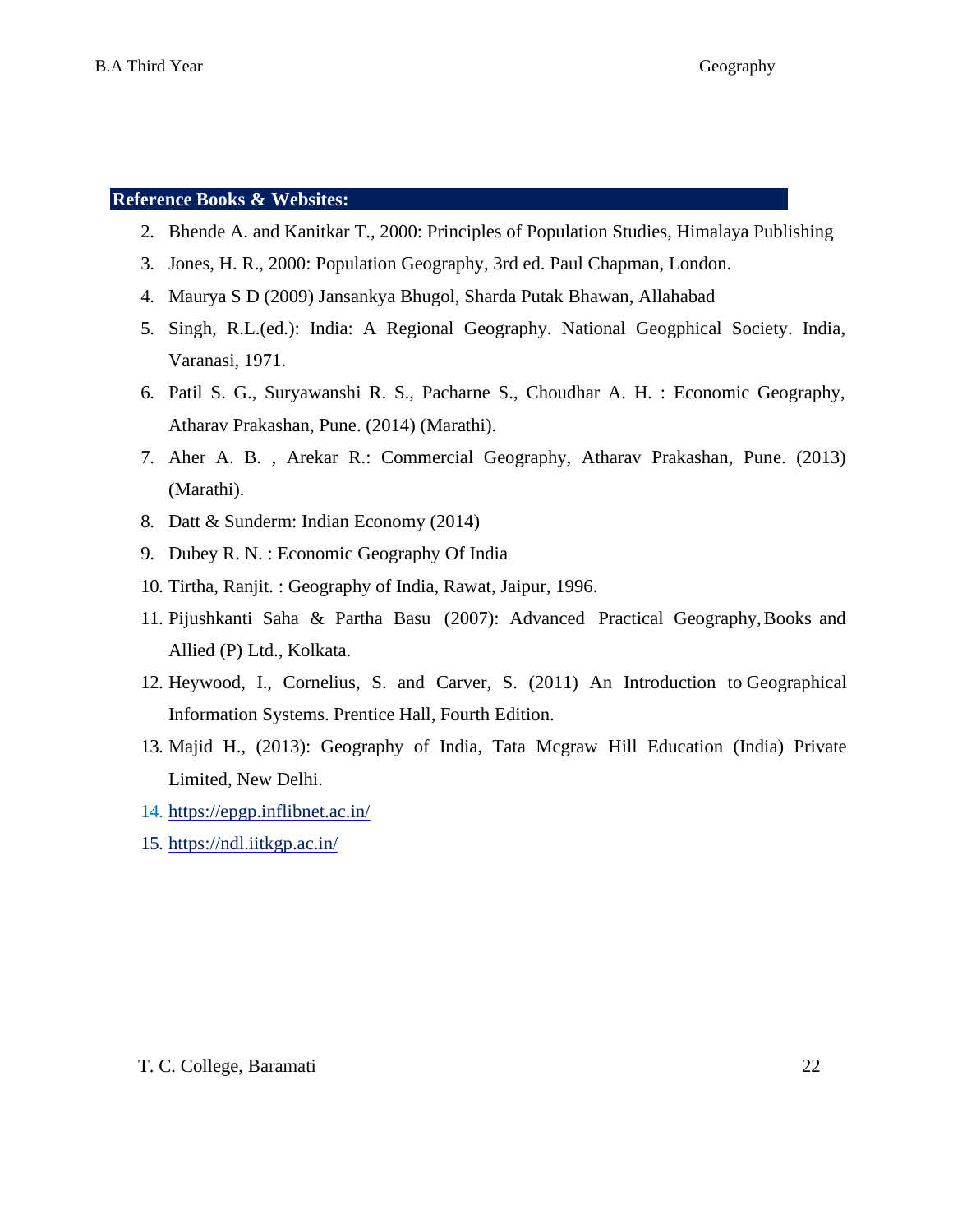# **T.Y.B.A. Geography (S4), Syllabus for Semester VI**

# **Subject:** Practical in Statistical Techniques

**Subject Code: GEO: 3603 No. of Credits: 04** 

--------------------------------------------------------------------------------------------**Workload:**

six periods per week per batch consisting of 12 students; however the last batch needs to have more than six students.

#### **Learning Objectives: ……………………………………………………………………..**

- 7. To Introduce SPSS software for data analysis.
- 8. To develop the skills of data collection and interpretation.
- 9. Students will also learn how to plan a small group field visit and work in small groups in the field
- 10. The goal to enhance the students learning experience with field visits and digital techniques.
- 11. The overall aim of the course is to provide an introduction to fundamental statistical methods used in Geography.

#### **Learning Outcomes: ……………………………………………………………………..**

On completion of this course, the student will be able to:

- 7. Gain understanding of basic statistical techniques used in Geography.
- 8. Analyze the data in the SPSS software.
- 9. Gain practical experience and awareness of some skills of field visits and data collection.
- 10. Develop skills by problem-solving, field and/or primary and secondary data collection, analysis and interpretation.
- 11. Develop communication and interactive skills through group work.
- 12. Enhance ability to work as part of a team.
	- T. C. College, Baramati 23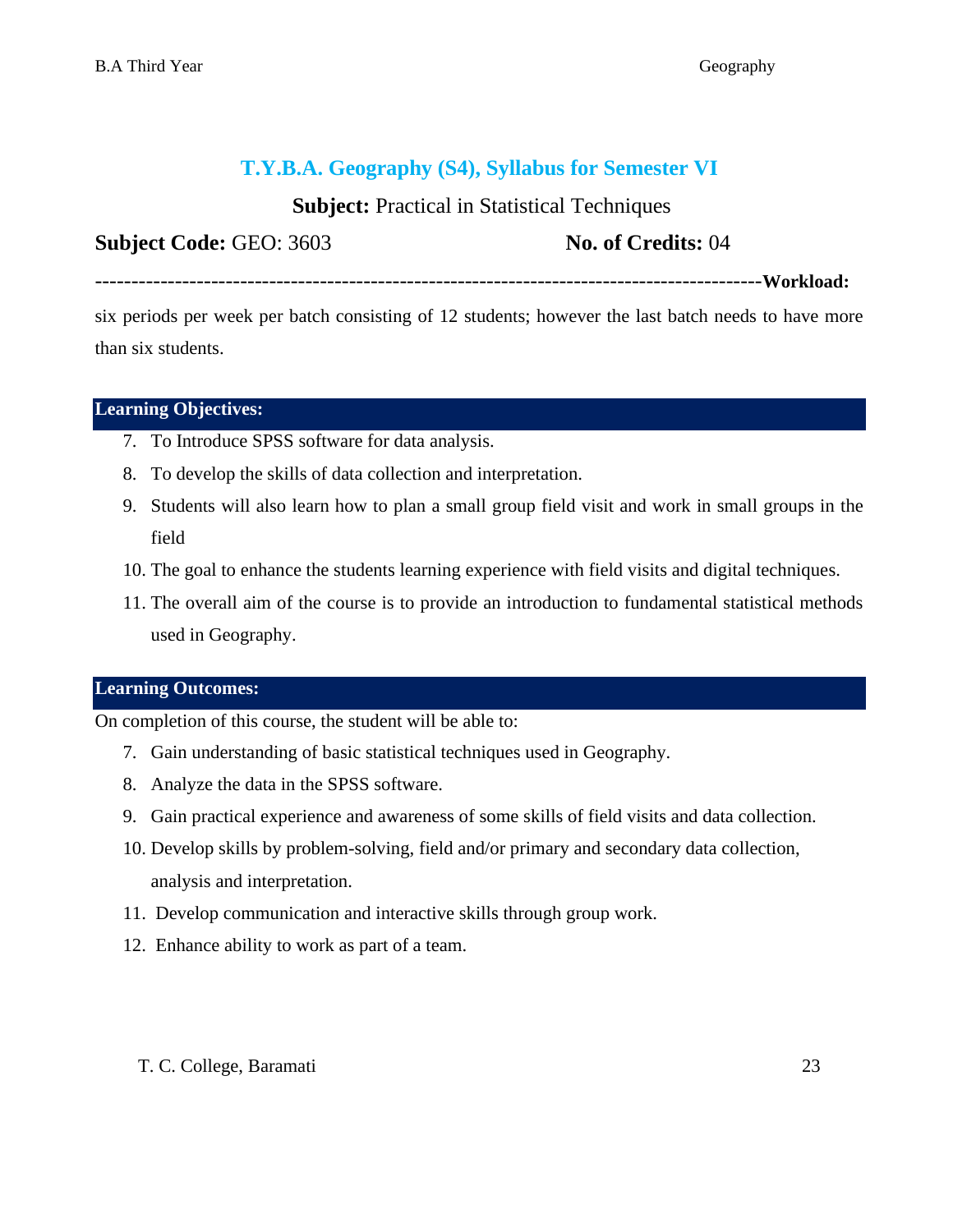| Unit – 1: Introduction to statistical techniques in geography     | <b>Lectures</b> |
|-------------------------------------------------------------------|-----------------|
| 1.1 Applications of statistical techniques in Geography           | 08              |
| 1.2 Geographical data                                             |                 |
| i. Primary and secondary data                                     |                 |
| ii. Spatial and temporal data                                     |                 |
| iii. Discrete and continuous data                                 |                 |
| iv. Grouped and ungrouped data                                    |                 |
| 1.3 Types of statistics: descriptive and inferential statistics   |                 |
| Unit – 2: Descriptive Statistics                                  | 12              |
| 2.1 Introduction to descriptive statistics                        |                 |
| 2.2 Measures of central tendency: mean. mode and median           |                 |
| 2.3 Measures of dispersion: variance and standard deviation       |                 |
| (Calculations of above parameters for ungrouped and grouped data) |                 |
|                                                                   |                 |
| Unit $-3$ : Inferential statistics                                | 12              |
| Population and sample<br>3.1                                      |                 |
| Hypothesis testing: null and alternative hypothesis<br>3.2        |                 |
| The Chi-square test (One sample case)<br>3.3                      |                 |
| 3.4 Student's 't' test (Two sample case)                          |                 |
|                                                                   |                 |
| Unit $-4$ : Correlation and regression analysis                   | 12              |
| 4.1 Introduction to bivariate correlation and regression          |                 |
| 4.2 Pearson's product-moment correlation coefficient              |                 |

T. C. College, Baramati 24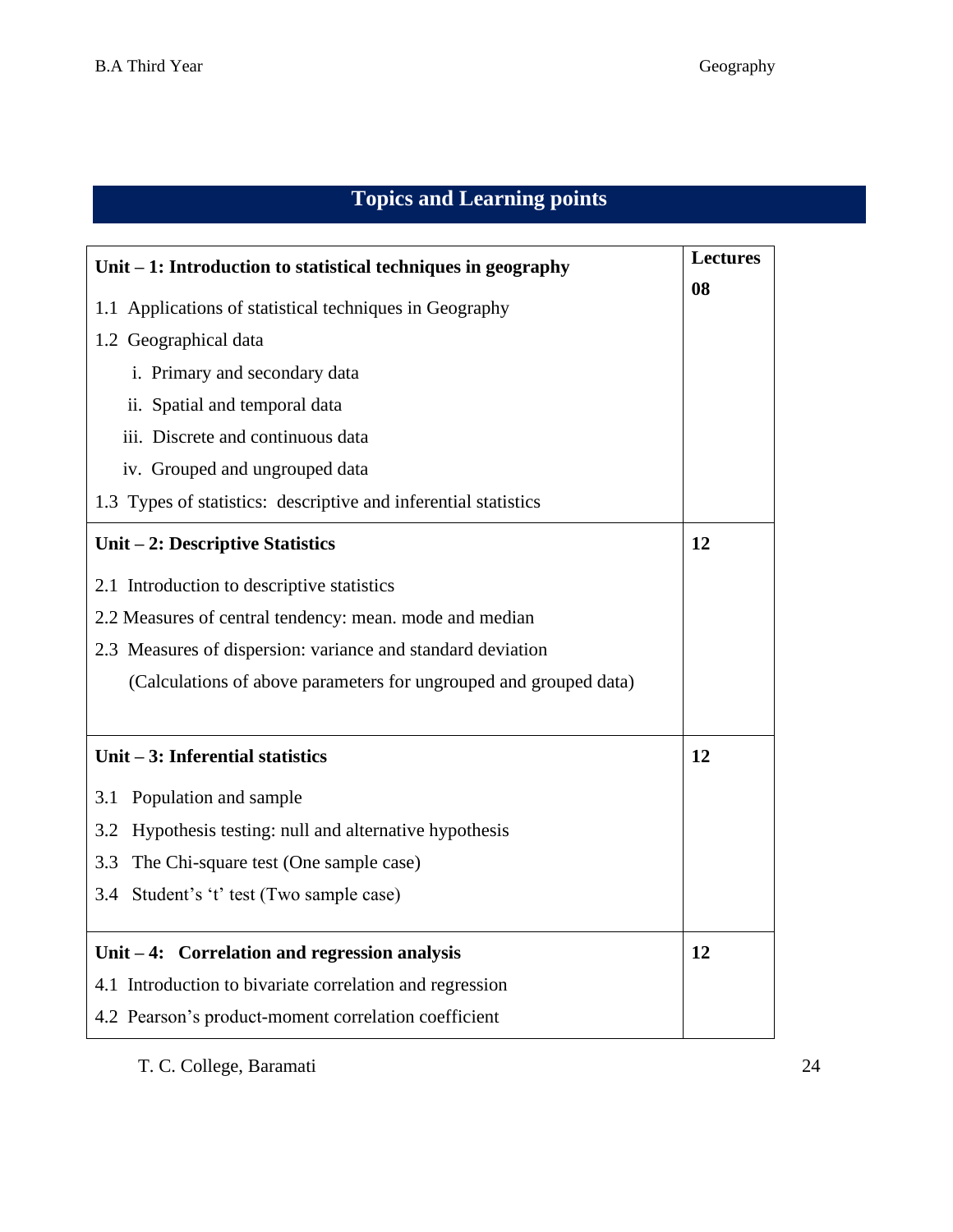| 4.3 Spearman's Rank order correlation coefficient                                |           |
|----------------------------------------------------------------------------------|-----------|
| 4.4 Linear regression equation.                                                  |           |
| Unit $-5$ : Data collection and analysis in SPSS                                 | <b>12</b> |
| 5.1 Introduction to SPSS software for statistical analysis                       |           |
| 5.2 Designing questionnaire                                                      |           |
| 5.3 Collection of primary and/or secondary data by field visit (group of four st |           |
| 5.4 Analysis of data in SPSS by using learned statistical techniques             |           |
| 5.5 Interpretation of analysed data.                                             |           |
| Unit $-6$ : Study tour or village/ city survey                                   | 04        |
| 6.1 A short tour of two days duration or a long tour of more than five days      |           |
| duration and preparation of study report                                         |           |
| <b>OR</b>                                                                        |           |
| 6.1 A village/city survey and preparation of report                              |           |